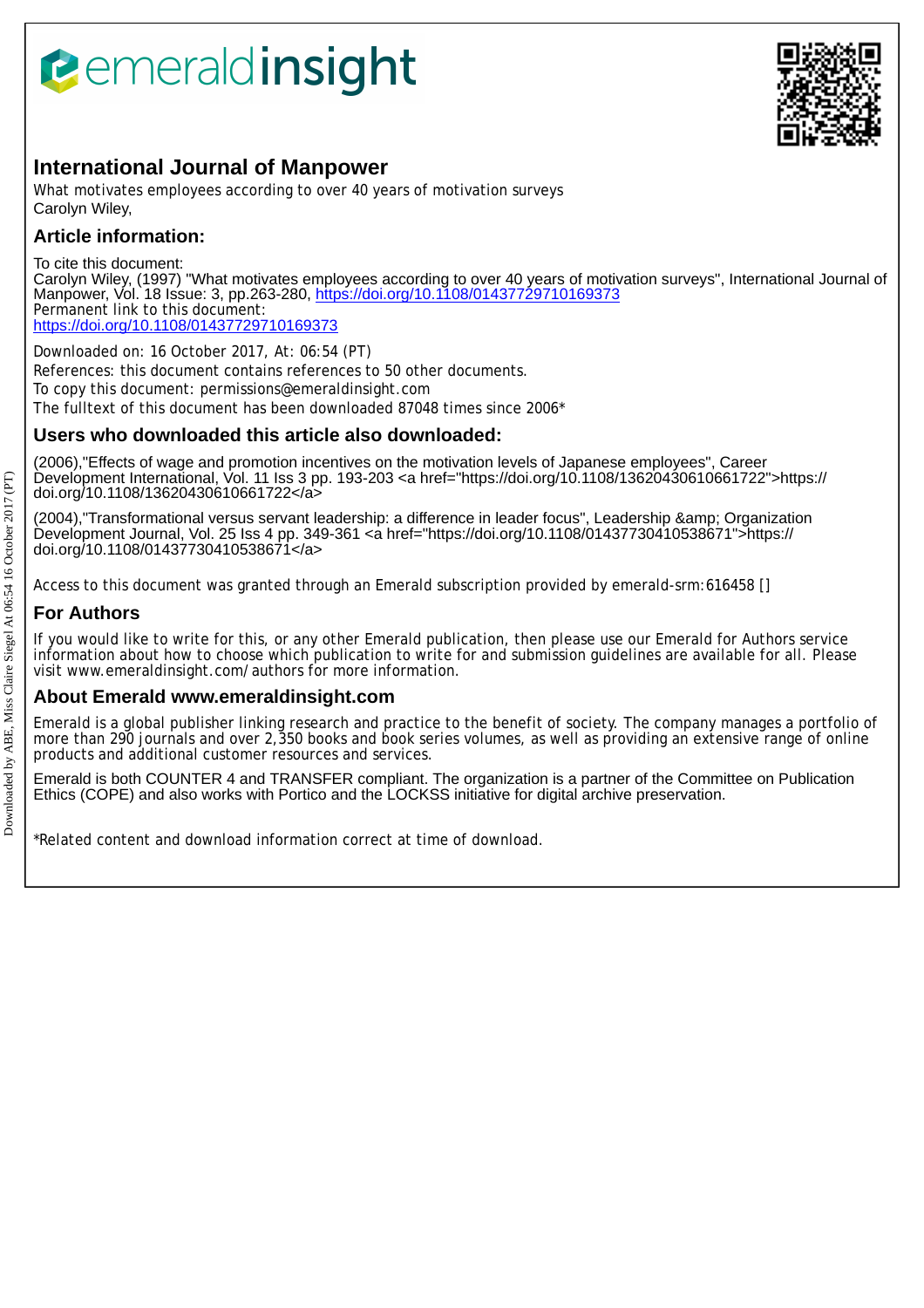# **What motivates employees according to over 40 years of motivation surveys**

Carolyn Wiley

*University of Tennessee at Chattanooga, Tennessee, USA*

# **Theoretical background**

The relationship between people and their work has long attracted psychologists and other behavioural scientists. Psychologists' interests, dating back to the early years of the twentieth century, reflect the development of the industrial psychology and vocational guidance disciplines. Their work dealt with measurement of aptitudes and abilities to improve the job-person fit. The study of motivation now forms an integral part of both industrial and vocational psychology. However, in both fields, concepts like need, motive, goal, incentive and attitude are appearing with greater frequency than are the concepts of aptitude, ability and skill (Vroom, 1995, p. 4).

Three assumptions guide contemporary research on human motivation:

- (1) Motivation is inferred from a systematic analysis of how personal, task and environmental characteristics influence behaviour and job performance.
- (2) Motivation is not a fixed trait. It refers to a dynamic internal state resulting from the influence of personal and situational factors. As such, motivation may change with changes in personal, social or other factors.
- (3) Motivation affects behaviour, rather than performance (Nicholson, 1995: p. 330-1). Initiatives designed to enhance job performance by increasing employee motivation may not be successful if there is a weak link between job performance and an employee's efforts.

Early management theories, such as Frederick W. Taylor's *Scientific Management Theory* suggested using financial compensation to impel motivation and job performance. Personality and learning theories in psychology during the early 1900s led to the development of motivational programmes to enhance performance by creating organizational conditions that matched need satisfaction with on-task efforts. Research on the determinants of choice, from the 1940s through the 1960s, led to the development of predictive models of workplace behaviours, including turnover (Nicholson, 1995, p. 332).

The rise of behaviourism, emphasized B.F. Skinner's *Operant Learning and Reinforcement Theory* as a means of altering workplace behaviour. Behaviour modification techniques were then developed to enhance job performance. And job redesign was used to strengthen employee motivation by creating work Fragger and the perception of  $\sigma$  vol. 18 No. 3, 1997, pp. 263-280.<br>
Environments that promoted a sense of achievement, the perception of  $\sigma$ MCB University Press, 0143-7720

International Journal of Manpower,

Received July 1995 Revised December 1995

What motivates employees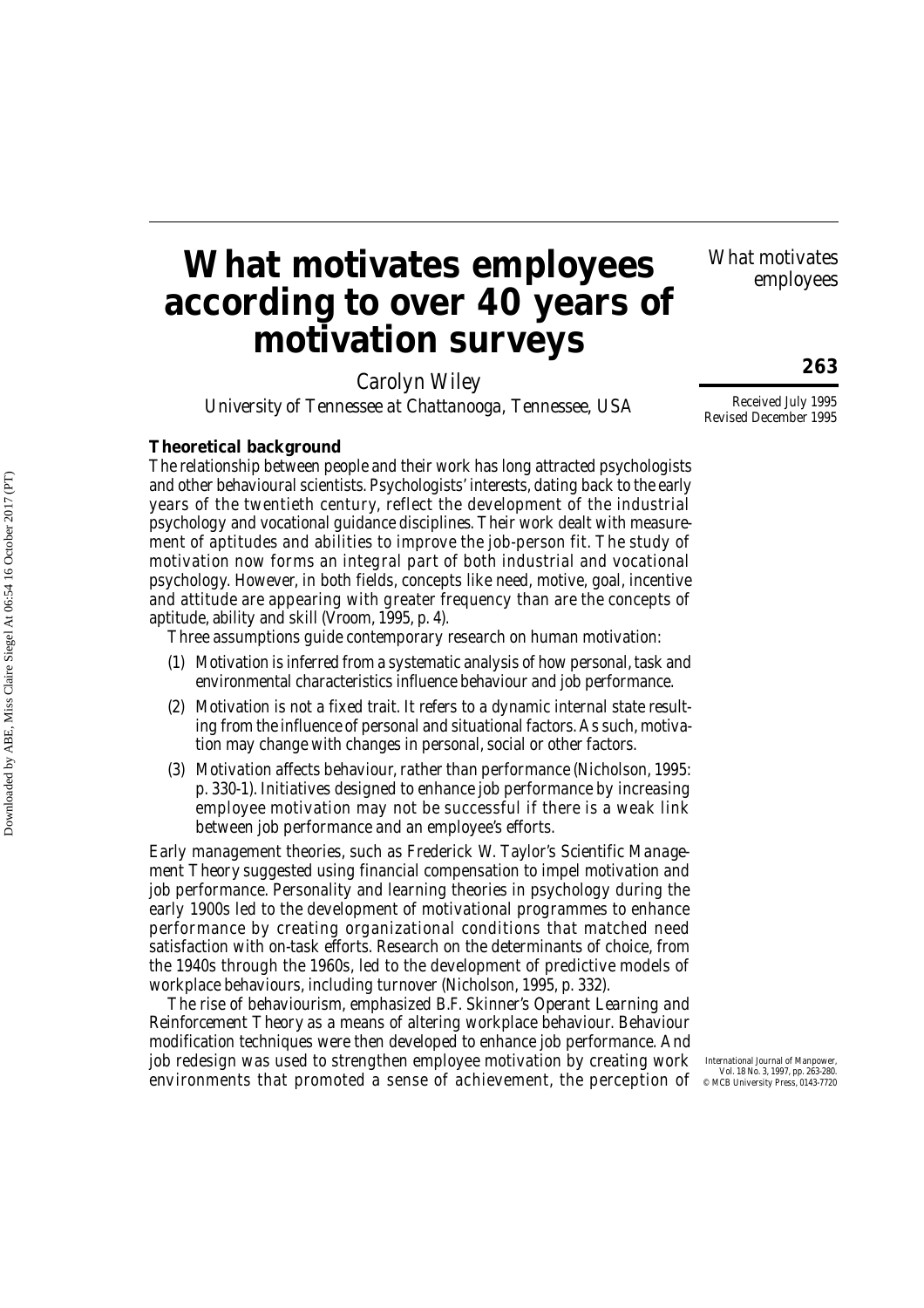| International |  |
|---------------|--|
| Journal of    |  |
| Manpower      |  |
| 18,3          |  |

**264**

competence, and autonomy. The past two decades have seen tremendous growth in the use of goal setting and management by objectives (MBO) programmes. Thus, modern approaches to motivation may be organized into three related clusters (Kanfer, 1992):

- personality-based views;
- cognitive choice/decision approaches, and
- goal/self-regulation perspectives.

*Goal/self-regulation* frameworks of work motivation emphasize the factors that influence goal striving which focuses on the relationship between goals and work behaviour (Locke and Latham, 1990). The idea is that goal setting produces high performance. The basic premiss of goal setting theory is that an employee's conscious intentions (goals) are primary determinants of taskrelated motivation since goals direct their thoughts and actions (Locke, 1968). Results of goal/self-regulation research indicate two critical preconditions of a positive goal-performance relationship: acceptance of the goal assignment and provisions for performance feedback. More recently, cybernetic control (Lord and Kernan, 1989), resource allocation (Kanfer and Ackerman, 1989), and socialcognitive theories (e.g. Bandura, 1986) have been used to examine more closely how particular attributes of a goal, a person and a situation influence goal striving and performance (Nicholson, 1995, p. 334). These findings suggest that task demands, self-efficacy, goal commitment, and task orientation are important determinants of the effectiveness of goal setting methods (Nicholson, 1995, p. 334).

*Cognitive choice/decision* approaches of work motivation emphasize two determinants of choice and action: expectations; and subjective valuations of the consequences associated with each alternative. These expectancy value (EV) theories are intended to predict an individual's choices or decisions. More integrative frameworks have been developed. They incorporate the classic assumptions of EV theories in a broader framework of decision making that includes individual differences in personality and other motivational processes, including self-regulation (Nicholson, 1995, p. 332).

*Personality-based* perspectives of work motivation provide the main support of the research reported here. Personality-based views emphasize the influence of enduring personal characteristics as they affect goal choice and striving. One type of personality-based work motivation perspective concerns models based on broad theories of personality, such as Abraham Maslow's *Hierarchy of Needs Theory.* Workplace behaviour is posited to be determined by a person's current need state in certain universal need categories. A second type of personality perspective considers the influence of a small set of psychological motives on behaviour and performance. This perspective focuses on the role of individual differences in the strength of achievement motives (e.g. Clayton Aldefer's *ERG theory*, discussed below). Individuals with a high need for achievement are more likely to want and/or select challenging tasks. Other motive theories did not stress individual differences, but rather emphasized the conditions that arouse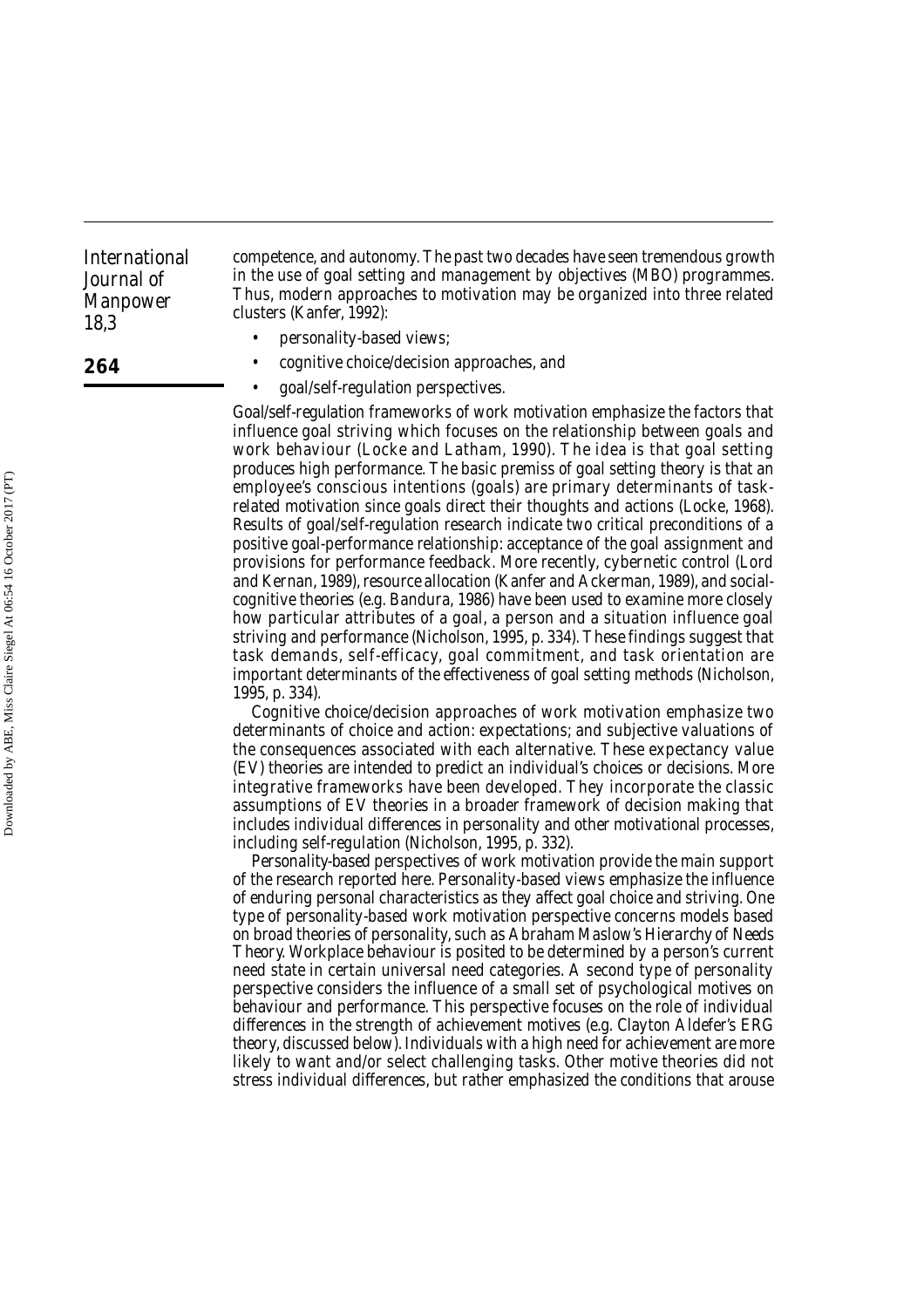the motive and its influence on behaviour. For instance, in the *Equity Theory* – primarily from J. Stacey Adams' work – the arousal of the justice motive occurs when an employee perceives an imbalance in his/her inputs and outcomes relative to others' (Bowditch and Buono, 1997, p. 89 and 103; Nicholson, 1995: p. 333). Subsequently, the employee may engage in behaviours to reduce the perceived inequity.

While these personality-based theories do not necessarily predict motivation or behaviour, they can provide a basic understanding of what energizes (motivates) individuals. The main strength of Maslow's *Hierarchy of Needs Theory* is the identification of individual needs for the purpose of motivating behaviour. By appealing to an employee's unfulfilled needs, managers may influence performance.

Alderfer's *ERG Theory* is one attempt to modify Maslow's hierarchy by reducing the number of need categories. Alderfer found only three levels of need:

- (1) existence or survival (E);
- (2) relatedness (R), dealing with social interaction and the external facets of esteem (recognition and status from others); and
- (3) growth (G), focusing on the desire to achieve and develop a person's potential and the internal facets of ego fulfilment (success and autonomy).

David McClelland's *Socially Acquired Needs Theory* proposes that people are influenced by a need for achievement, power, or affiliation and that the strength of that particular need will vary according to the situation. Studies have found that employees with a high need for achievement will set higher goals than will those with lower achievement needs.

Another research-based theory is Herzberg's *Motivator-Hygiene Theory.* Herzberg's research suggested that motivation is composed of two largely unrelated dimensions:

- (1) job-related factors which can prevent dissatisfaction, but do not promote employees' growth and development (hygiene); and
- (2) job-related factors that encourage growth (motivators).

While there has been some support for Herzberg's thesis, most empirical studies refute predictions based on this theory. Needs for salary, recognition and responsibility, for example, have been shown to operate both as motivators and as hygiene factors (Maidani, 1991).

In general, the theories mentioned here continue to provide the foundation for a significant amount of organization and management development and training, including work redesign and career development. These work motivation theories are a part of the broad field of human motivation study and have direct implications for individual workplace behaviour. Moreover, they may be applied to a variety of management practices aimed at motivating employees.

# **What motivates employees?**

At some point during their lives, virtually every person works. Working is so commonplace that the question, "What motivates people to work?", is seldom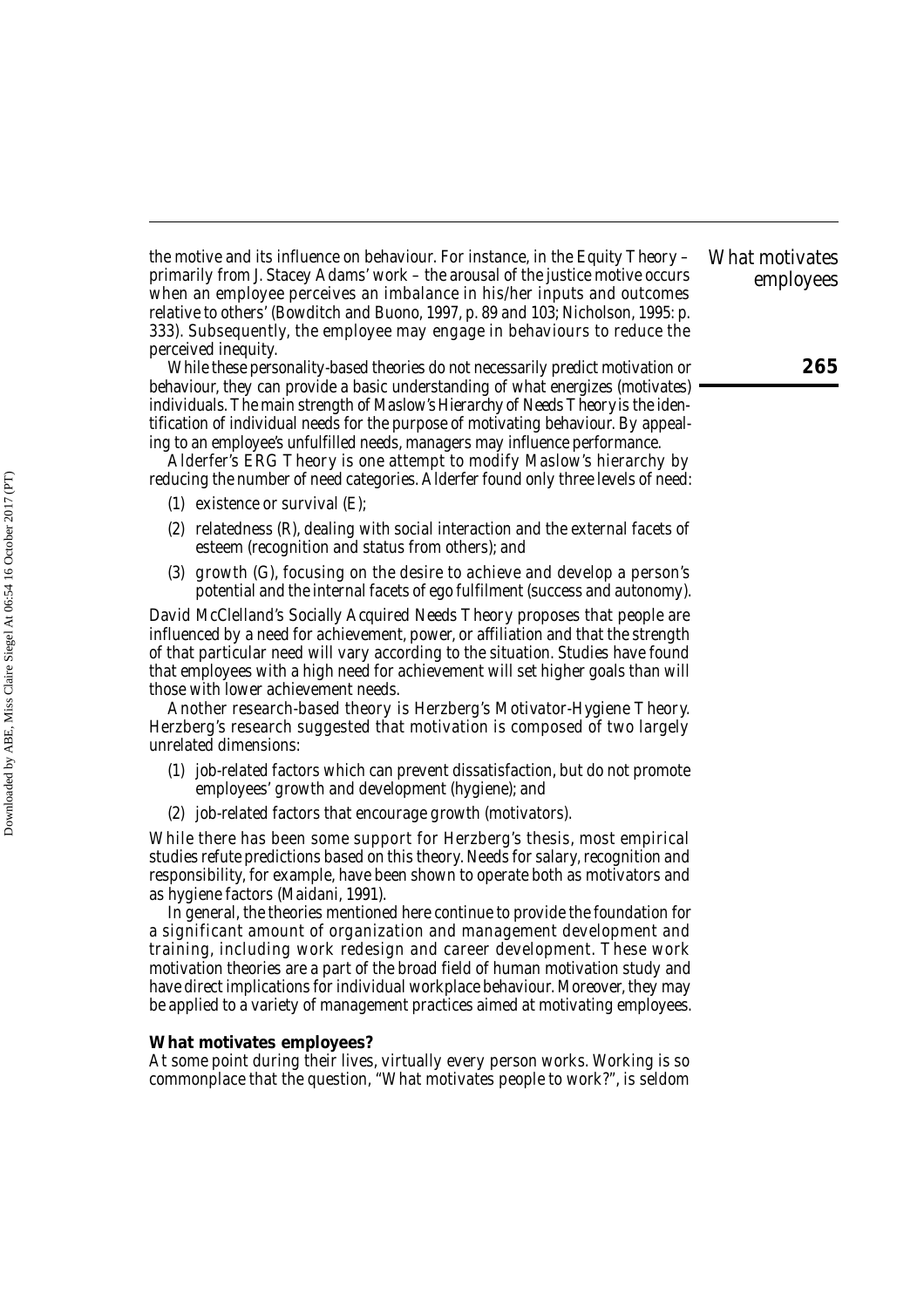**266**

asked. We are much more likely to wonder why people climb mountains or commit suicide than to question the motivational basis of their work (Vroom, 1995, pp. 34-5). This article attempts to address this matter by asking employees "What factors motivate you in your jobs?" Their responses are particularly applicable to the content motivation theories discussed in the previous section.

Exploring the attitudes that employees hold concerning factors that motivate them to work is important to creating an environment that fosters employee motivation. By the 1930s, employee attitude surveys were being used frequently in business to assess employee morale (Schneider, Ashworth, Higgs and Carr, 1996, p. 695). In 1949, Bellows reported that employee attitude surveys constituted a useful means for comparing the effectiveness of supervision and as diagnostics for supervisory training. They still are a direct approach to finding out what employees perceive as job-related motivational factors. With the results of surveys presented here, an organization is likely to gain information that can be used by managers to improve employee motivation (Kovach, 1980, p. 57) and employee performance.

Past studies focusing on this topic have noted what employees say motivates them to do their best work. These studies date back to the 1940s and sought primarily answers to the question, "Why do workers work?" If a company knows what drives employees to work, it is in a better position to stimulate them to perform well (Kovach, 1987, p. 58).

In most instances, employee performance is determined by three things:

- (1) ability;
- (2) the work environment; and
- (3) motivation (Griffin, 1990, p. 437).

If an employee lacks ability, appropriate training can be employed. If there is an environmental problem, altering the environment to promote higher performance is the key. However, if motivation is the problem, the solution is more complex and more challenging. For motivational problems, the best source of information is the employee. Employees must be asked on a regular basis what sparks and sustains their desire to work. Their responses may lead the employer to redesign jobs, increase pay, change the working environment, or give more credit for work done. The key is, however, that managers avoid the assumption that what motivates *them,* motivates their employees as well (Wessler, 1984, p. 29).

## *Over 40 years of surveys*

For many years researchers administered employee surveys in order to address the challenge of employee motivation. One of the first surveys was conducted in 1946 (Hersey and Blanchard, 1969, p. 35). It was done by the Labour Relations Institute of New York and reported in *Foreman Facts*. The subjects included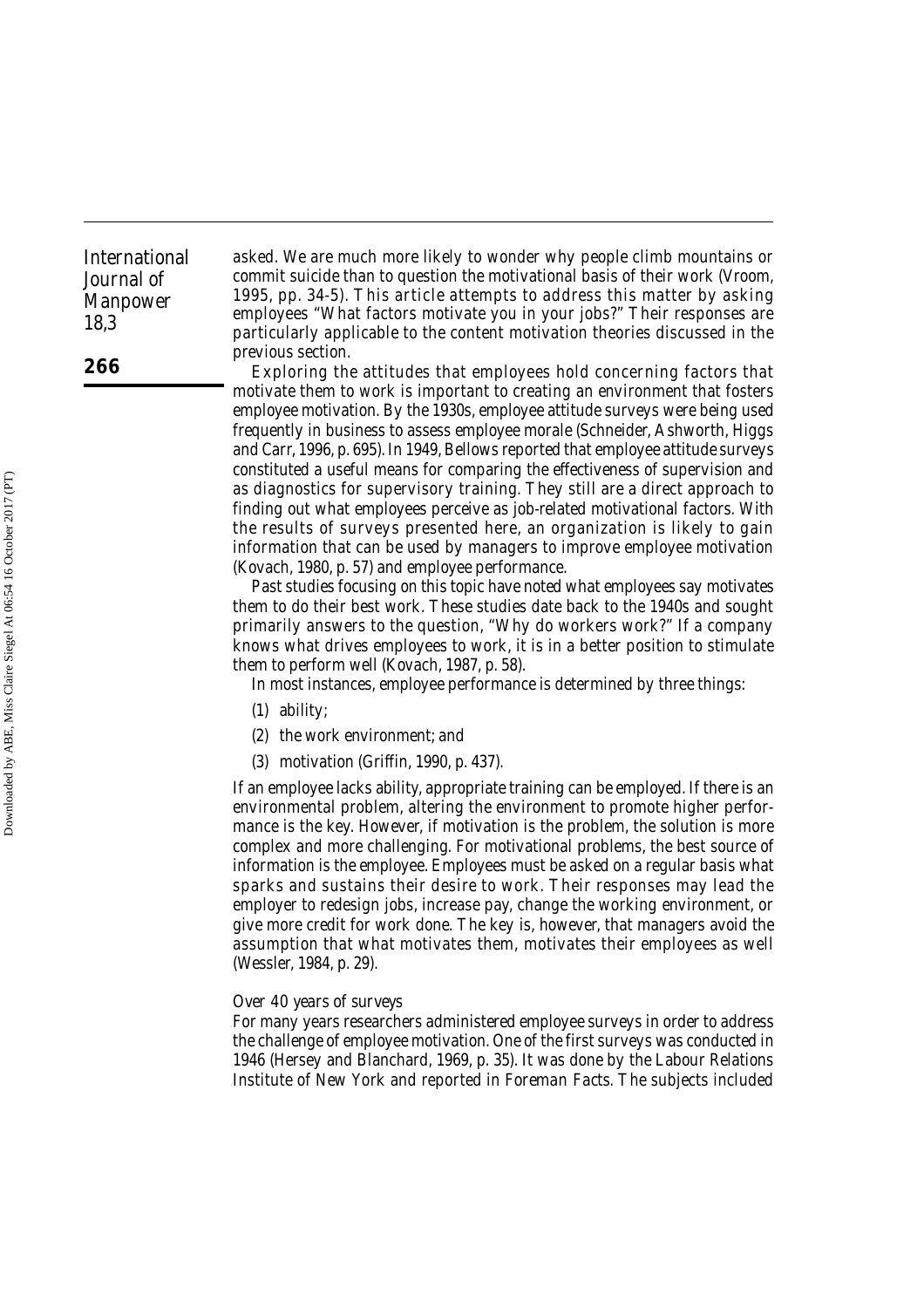industrial employees. Similar surveys were administered in 1980 (Kovach, 1980), in 1986 (Kovach, 1987), and in 1992 (reported here).

In 1946, industrial employees were asked to rank ten "job reward" factors in terms of personal preference. At the top of the list (see Table I) was (full) appreciation of work done. At the bottom of the list was (tactful) discipline. In 1980, 200 employees ranked the same ten items presented in the 1946 survey. At the top of the list for employees was interesting work; at the bottom of the list was tactful discipline. In 1986, Kovach (1987) conducted a similar study of 1,000 industrial employees. The list was headed again by interesting work and ended with sympathetic help with personal problems. The present study highlights the importance of good wages. It also confirms the lack of interest in sympathetic help with personal problems.

| Years | Factors<br>Most important | Least important   |                          |
|-------|---------------------------|-------------------|--------------------------|
| 1946  | Appreciation              | Discipline        |                          |
| 1980  | Interesting work          | Discipline        | Table I.<br>The most and |
| 1986  | Interesting work          | Personal problems | least important          |
| 1992  | Good wages                | Personal problems | motivational factors     |

In addition to comparing the employees' factor rankings, the 1986 survey analysed the employees' responses by subgroups (e.g. age and income). The underlying assumption was that the motivational potency of the factors might vary according to gender, age, income level, job type and/or organizational level (Kovach, 1987, p. 60).

The present study also was designed to explore the factors that motivate employees in their jobs. It used similar subcategories as those used in Kovach's 1986 survey. Table II indicates the subgroups and the number of respondents for each (i.e. the valid cases in each subgroup). Table III presents comparisons of employee responses from the 1946, 1980, 1986 and 1992 surveys. Table IV presents subgroup rankings based on the means and makes it possible for the rankings for each subgroup to be compared. Finally, Table V provides a summary of the subgroups reporting higher positive significant differences concerning how important each factor is in motivating them to do their best work.

#### **Methods**

A list of ten factors developed in the 1946 survey was used to construct a "factors that motivate me" survey in 1992. During 1992 approximately 550 surveys were administered to persons employed in industries such as retailing, services, manufacturing, insurance, utilities, health care and government agencies. Of that number, approximately 460 were usable, including part-time  $(n = 133)$  and full-time ( $n = 326$ ) employees.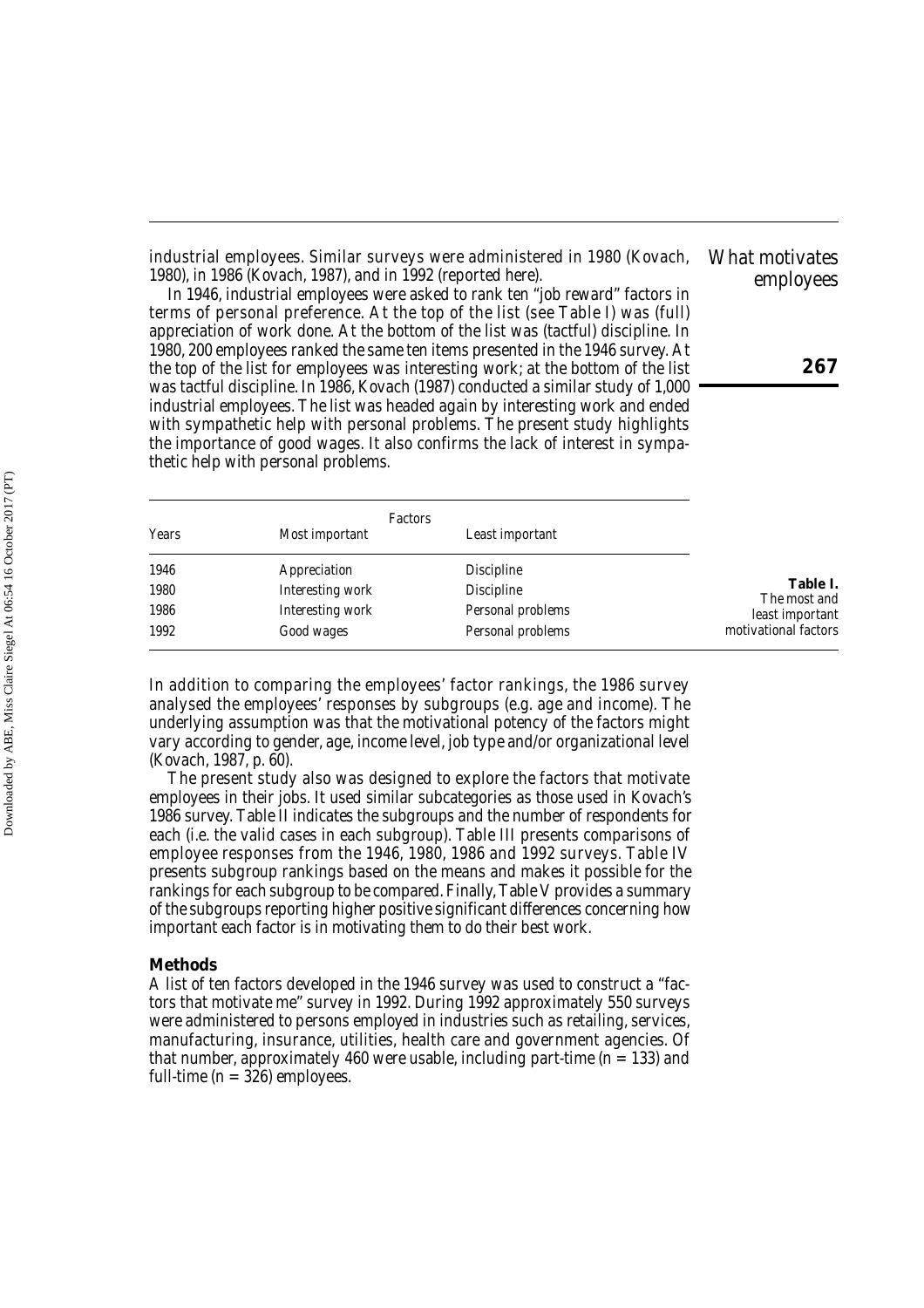| International                  |                                                                     |                  |                       |                  |            |  |
|--------------------------------|---------------------------------------------------------------------|------------------|-----------------------|------------------|------------|--|
| Journal of                     | Subgroups                                                           |                  | Number of respondents |                  |            |  |
| <b>Manpower</b>                | Gender                                                              |                  |                       |                  |            |  |
| 18,3                           | Male                                                                |                  |                       | 164              |            |  |
|                                | Female                                                              |                  |                       | 296              |            |  |
| 268                            | Age                                                                 |                  |                       |                  |            |  |
|                                | ${<}26$                                                             |                  |                       | 85               |            |  |
|                                | 26-34                                                               |                  |                       | 86               |            |  |
|                                | 35-44                                                               |                  |                       | 66               |            |  |
|                                | 45-54                                                               |                  |                       | 55               |            |  |
|                                | 55>                                                                 |                  |                       | 20               |            |  |
|                                | Employment status                                                   |                  |                       |                  |            |  |
|                                | Part-time                                                           |                  |                       | 133              |            |  |
|                                | Full-time                                                           |                  | 326                   |                  |            |  |
|                                | Annual income                                                       |                  |                       |                  |            |  |
|                                | $<$ \$14,999                                                        |                  | 80                    |                  |            |  |
|                                | \$15,000-24,999                                                     |                  |                       | 130              |            |  |
|                                | \$25,000-34,999                                                     |                  |                       | 43               |            |  |
|                                | \$35,000-49,999                                                     |                  |                       | 38               |            |  |
|                                | \$50,000>                                                           |                  |                       | 14               |            |  |
|                                | Occupational category                                               |                  |                       |                  |            |  |
|                                | Clerical                                                            |                  |                       | 94               |            |  |
|                                | Plant/service                                                       |                  |                       | 69               |            |  |
|                                | <b>Sales</b>                                                        |                  |                       | 22               |            |  |
| Table II.<br>Descriptions of   | Professional                                                        |                  |                       | 39               |            |  |
| Technical<br>subgroups and the |                                                                     |                  |                       | 27               |            |  |
| number of respondents          | Managerial                                                          |                  |                       | 72               |            |  |
|                                |                                                                     |                  |                       |                  |            |  |
|                                | Factors                                                             | 1946             | 1980                  | 1986             | 1992       |  |
|                                | Full appreciation of work done                                      | $\mathbf{1}$     | $\boldsymbol{2}$      | $\boldsymbol{2}$ | $\sqrt{2}$ |  |
|                                | Feeling of being in on things                                       | $\boldsymbol{2}$ | 3                     | 3                | 9          |  |
|                                | Sympathetic help with personal problems                             | $\boldsymbol{3}$ | $\boldsymbol{9}$      | 10               | 10         |  |
|                                | Job security                                                        | 4                | 4                     | 4                | 3          |  |
|                                | Good wages                                                          |                  | 5                     | 5                | 1          |  |
|                                | Interesting work                                                    |                  | 1                     | $\mathbf{1}$     | $\bf 5$    |  |
|                                | Promotion and growth in the                                         |                  |                       |                  |            |  |
| Table III.<br>Comparisons of   | organization                                                        | 7                | 6                     | 6                | 4          |  |
| employee responses in          | Personal or company loyalty to employees<br>Good working conditions | 8                | 8                     | 8                | 6          |  |
| 1946, 1986 and 1992            | 9                                                                   | 7                | 7                     | $\tau$           |            |  |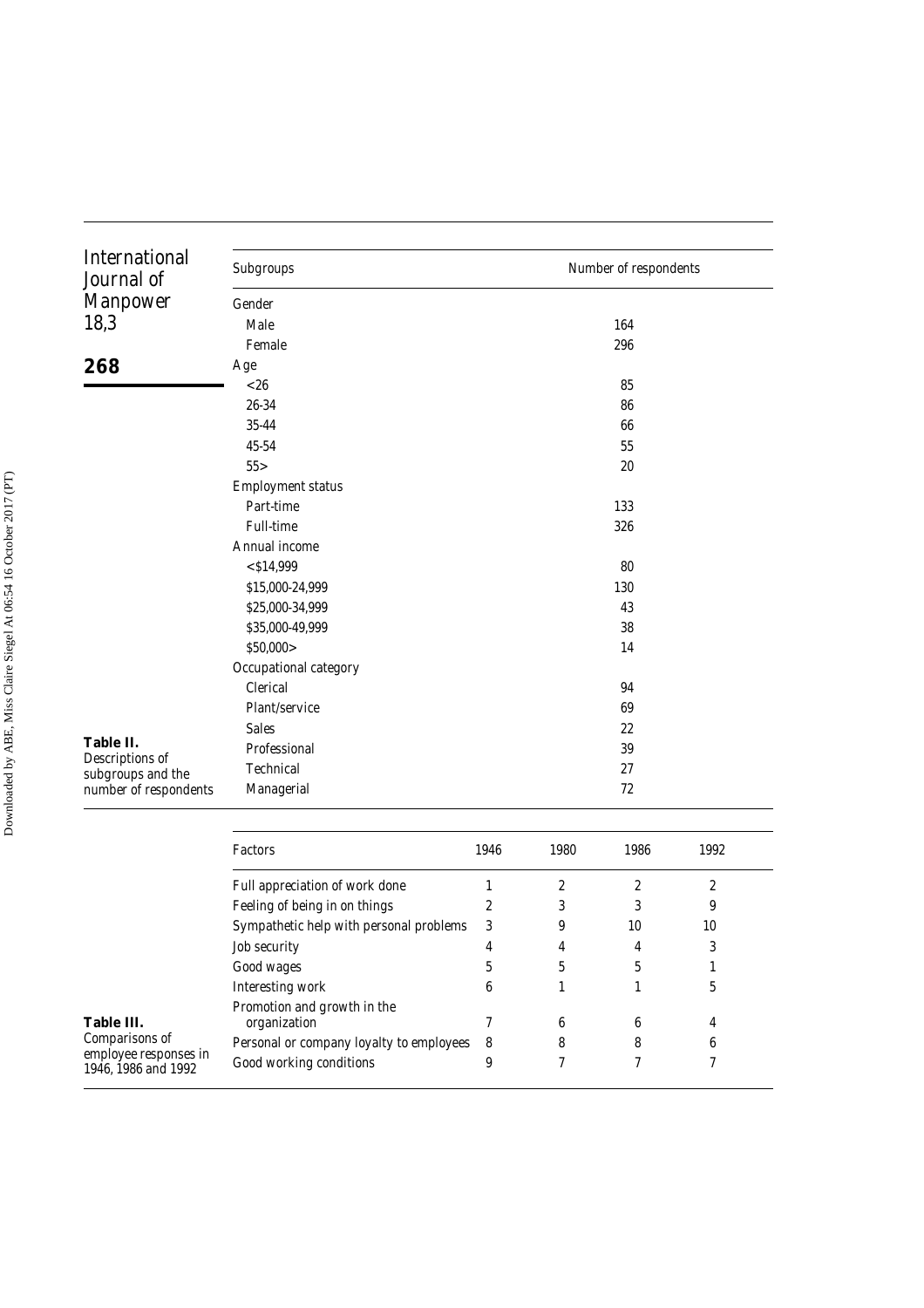| Factors                                                                    | 튭              | $\mathbb{E}% _{a}^{X^{\prime}}(\mathbb{R}^{2n})$<br>Status |                 | Gender $_{\rm F}$ M              | ${<}26$        | 26-34                                                                                      | Age<br>35-44 | 45-54         | 55>             |                                 | $\sim$          | Income<br>S    | 4          | 5        | $\overline{C}$           | 冨                              | Occupation<br>S | ዺ                      | Н               | $\geq$         |
|----------------------------------------------------------------------------|----------------|------------------------------------------------------------|-----------------|----------------------------------|----------------|--------------------------------------------------------------------------------------------|--------------|---------------|-----------------|---------------------------------|-----------------|----------------|------------|----------|--------------------------|--------------------------------|-----------------|------------------------|-----------------|----------------|
| Good working<br>conditions                                                 | $\overline{ }$ | సే                                                         | ∞               | $\tilde{7}^*$                    | $\overline{ }$ | ∼                                                                                          | ∼            | ∼             | $\infty$        | $\tilde{7}^*$                   | $\overline{ }$  | ే              | $^{\circ}$ | $\infty$ | $\overline{ }$           | G                              | $\overline{ }$  | ص                      | $\infty$        | $\infty$       |
| Feeling of "being<br>in on things"                                         | 9              | $\infty$                                                   |                 | $\infty$                         | $\infty$       | $\infty$                                                                                   | $\infty$     | $\infty$      |                 | $\infty$                        | $\infty$        | $\overline{ }$ | ∼          | 4        | $\infty$                 | 9 <sup>2</sup>                 | $\infty$        | $\infty$               | ∼               | $7**$          |
| discipline<br>Tactful                                                      | $\infty$       | $\overline{\phantom{0}}$                                   | œ               | ౚ                                | c              | ၜ                                                                                          | ဓာ           | ၜ             | $\overline{10}$ | ౚ                               | $\overline{10}$ | $\infty$       | ౚ          | ∼        | ౚ                        | $\overline{10}$                | ၜ               | ၜ                      | ၜ               | ဓာ             |
| Appreciation for<br>work done                                              | $\sim$         | S                                                          | ທ               | $\stackrel{*}{\scriptstyle\sim}$ | ∽              | 5                                                                                          | $\sim$       | $\sim$        |                 |                                 | S               | S              |            |          | 2                        | 4                              | $\sim$          | 4                      | 2               | 2              |
| Personal loyalty<br>to employees                                           | ఴ              | $* *$                                                      |                 |                                  |                | ౼                                                                                          |              | ص             | ౼               |                                 |                 | ౼              |            | ౼        | co                       | ៲ດ                             |                 |                        | c               | co             |
| Good wages                                                                 |                |                                                            |                 |                                  |                |                                                                                            |              |               | $\sim$          |                                 |                 |                |            | Ľ        |                          |                                |                 |                        |                 |                |
| Promotion and<br>growth in the<br>organization                             |                |                                                            | $\sim$          |                                  | $\sim$         | $\sim$                                                                                     |              |               |                 | $\sim$                          |                 | $\sim$         | S          | S        | S                        | S                              | S               | S                      |                 | S              |
| understanding of, or<br>help, with personal<br>Sympathetic<br>problems     | $\Xi$          |                                                            | $\overline{10}$ | $\overline{10}$                  | $\subseteq$    | $\subseteq$                                                                                | $\Omega$     | $\mathbf{0}$  | 9               | $\stackrel{*}{\text{O}}$        | $3*$            | $10^{**}$      | $\Box$     | ငာ       | $\overline{\phantom{0}}$ | $8**$                          | $\overline{10}$ | $10**$                 | $\overline{10}$ | $10**$         |
| Job security                                                               | S              | ၀ော က လ်                                                   | S               | S                                | 5              | S                                                                                          |              |               | က ဟ             |                                 |                 | 4              | 5          | ↤        | 4                        | $\approx$ $\stackrel{*}{\sim}$ | 5               | ທ $\stackrel{*}{\sim}$ |                 | S              |
| Interesting work                                                           | S              |                                                            |                 | $\overline{5}$                   |                | ₹                                                                                          | က ဟ          | $\frac{3}{2}$ |                 | က ဟ                             | $\approx$ 50    | S              | $\sim$     | $\sim$   | ేద                       |                                | $\ddot{ }$      |                        | က ဟ             | $\ddot{ }$     |
| Notes $* p < 0.01$                                                         |                |                                                            |                 |                                  |                |                                                                                            |              |               |                 |                                 |                 |                |            |          |                          |                                |                 |                        |                 |                |
| $*$ $p < 0.052$                                                            |                |                                                            |                 |                                  |                |                                                                                            |              |               |                 |                                 |                 |                |            |          |                          |                                |                 |                        |                 |                |
| Status: $FT = full-time$ ; $PT = part-time$                                |                |                                                            |                 |                                  |                |                                                                                            |              |               |                 |                                 |                 |                |            |          |                          |                                |                 |                        |                 |                |
| Gender: = $M$ = male; $F$ = female                                         |                |                                                            |                 |                                  |                |                                                                                            |              |               |                 |                                 |                 |                |            |          |                          |                                |                 |                        |                 |                |
| Income groups: $1 =$                                                       |                |                                                            |                 |                                  |                | $<$ \$14,999; 2 = \$15,000-24,999; 3 = \$25,000-34,999; 4 = \$35,000-49,999; 5 = \$50,000> |              |               |                 |                                 |                 |                |            |          |                          |                                |                 |                        |                 |                |
| Occupations: $CI = C$                                                      |                |                                                            |                 |                                  |                | lerical; $PI = Plant$ ; $S = Sales$ ; $Pr = Professional$ ; $T$                            |              |               |                 | $=$ Technical; $M =$ Managerial |                 |                |            |          |                          |                                |                 |                        |                 |                |
|                                                                            |                |                                                            |                 |                                  |                |                                                                                            |              |               |                 |                                 |                 |                |            |          |                          |                                |                 |                        |                 |                |
|                                                                            |                |                                                            |                 |                                  |                |                                                                                            |              |               |                 |                                 |                 |                |            |          |                          |                                |                 |                        |                 |                |
| The "factors that<br>motivate me" survey,<br>ranked by<br>subgroups (1992) |                |                                                            |                 |                                  |                |                                                                                            |              |               |                 |                                 |                 |                |            |          |                          |                                |                 |                        |                 | What motivates |
|                                                                            |                |                                                            |                 |                                  |                |                                                                                            |              |               |                 |                                 |                 |                |            |          |                          |                                |                 |                        |                 | employees      |
| Table IV.                                                                  |                |                                                            |                 |                                  |                |                                                                                            |              |               |                 |                                 |                 |                |            |          |                          |                                | 269             |                        |                 |                |
|                                                                            |                |                                                            |                 |                                  |                |                                                                                            |              |               |                 |                                 |                 |                |            |          |                          |                                |                 |                        |                 |                |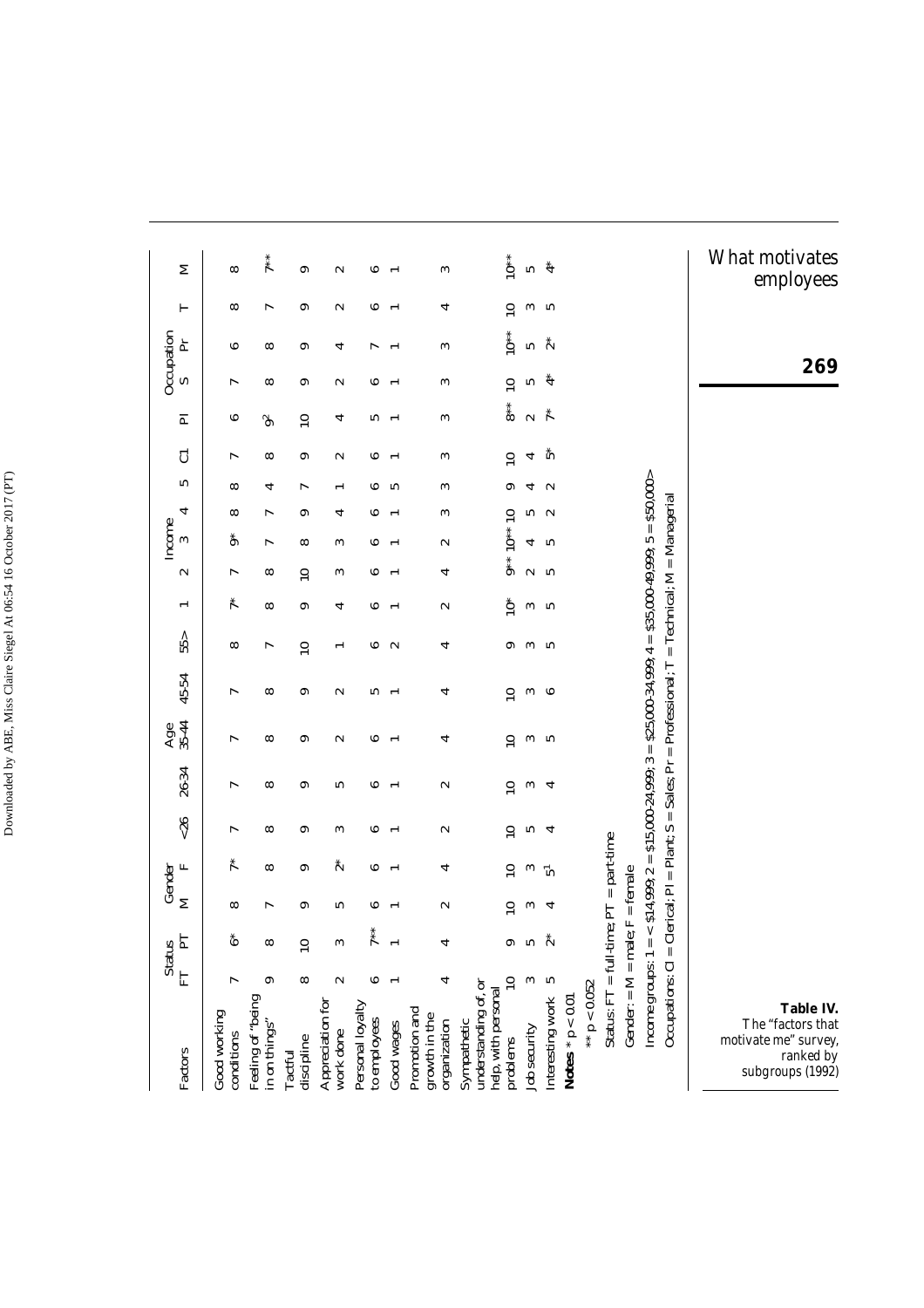| International<br>Journal of                                  | Subgroups reporting higher positive significance for a factor's importance<br>Employment<br>Occupational |             |        |     |                                   |                 |  |  |
|--------------------------------------------------------------|----------------------------------------------------------------------------------------------------------|-------------|--------|-----|-----------------------------------|-----------------|--|--|
| <b>Manpower</b>                                              | Factors                                                                                                  | status      | Gender | Age | Income                            | category        |  |  |
| 18,3                                                         | Full appreciation of<br>work done                                                                        |             | Women  |     |                                   |                 |  |  |
| 270                                                          | Feelings of "being in<br>on things"                                                                      |             |        |     |                                   | <b>Managers</b> |  |  |
|                                                              | Sympathetic help with<br>personal problems                                                               |             |        |     | $\leq$ S14,999<br>\$15,000-24,999 | Plant workers   |  |  |
|                                                              | Job security                                                                                             |             |        |     |                                   |                 |  |  |
|                                                              | Good wages                                                                                               |             |        |     |                                   |                 |  |  |
|                                                              | Interesting work                                                                                         | Part-timers | Men    |     |                                   | Professionals   |  |  |
| Table V.                                                     | Promotion and growth<br>in the organization                                                              |             |        |     |                                   |                 |  |  |
| Summary information:<br>subgroups reporting<br>comparatively | Personal or company<br>loyalty to employees Full-timers                                                  |             |        |     |                                   |                 |  |  |
| higher positive<br>significant preferences                   | Good working<br>conditions                                                                               | Part-timers | Women  |     | $\leq$ \$14,999                   |                 |  |  |
| for each job factor                                          | Tactful discipline                                                                                       |             |        |     |                                   |                 |  |  |

The respondents were asked to rank the survey's ten factors according to how important each is in motivating them, as employees, to do their best work. The most important item was to be ranked 1 and the least important factor was to be assigned the number 10. All items had to be ranked and no rank could be used more than once. The respondents also were asked to indicate their:

- gender;
- current age range;
- employment status;
- annual income; and
- occupational category to facilitate other comparisons.

These demographic data comprised the subgroups.

After data were collected on all the factors, descriptive statistics were obtained. Based on the means for each factor under each subgroup, the relative factor rankings were determined. Where the array of means ranged from 3.24 to 8.66, 3.24 was assigned a rank of 1, and 8.66 was assigned a rank of 10. Table IV presents the rankings for each factor under each of the subgroups. Tests of significance were conducted where appropriate on the subgroups of full-time employees. Such analyses revealed whether there were significant differences in the factor means in each subgroup.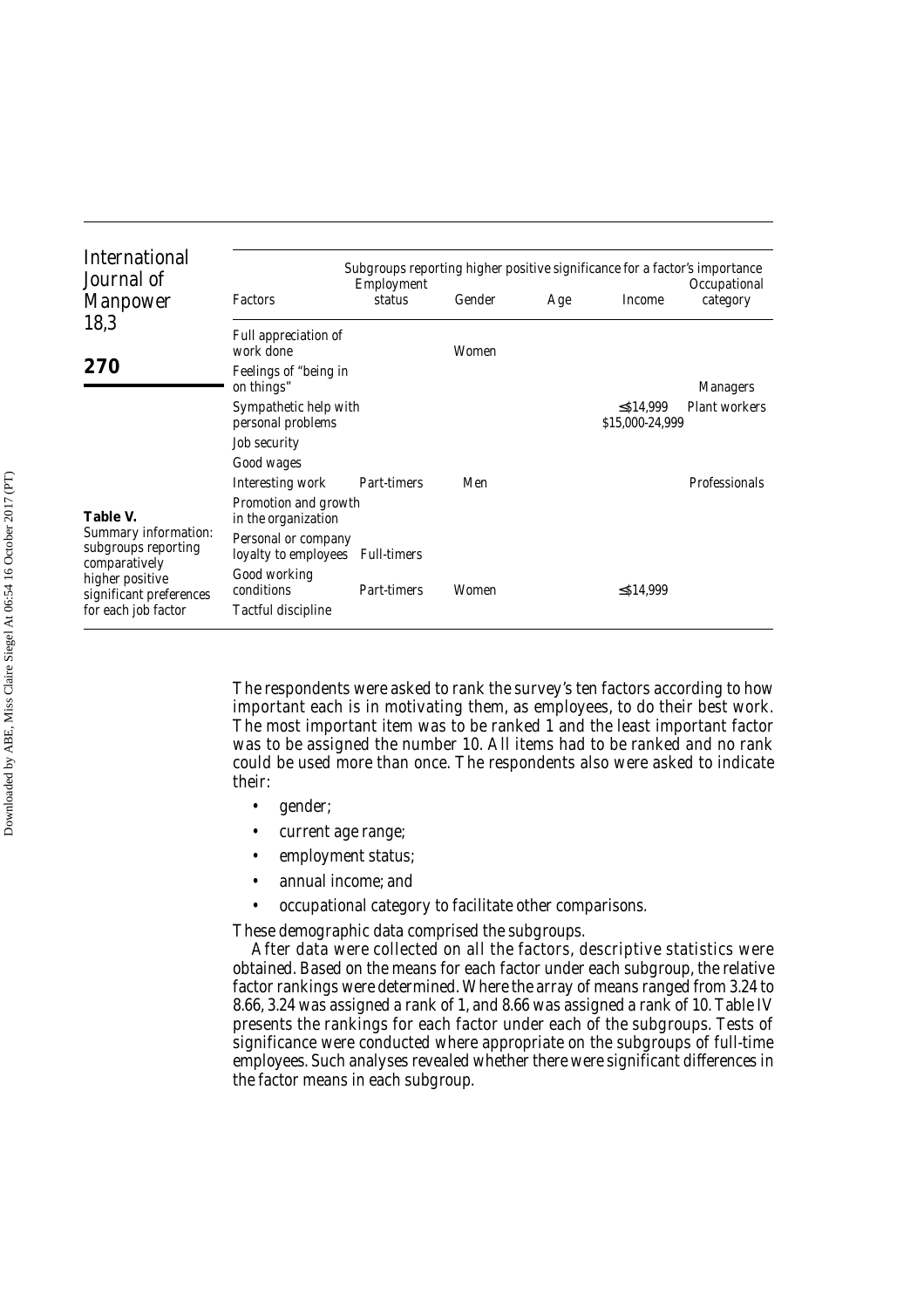# **Comparisons of the 1946, 1980, 1986 and 1992 research surveys on what motivates employees**

The workers surveyed in 1946 came from an environment different from that of workers today. By 1946, America had come out of a depression and had just gone through a relatively labour-intensive war (Kovach, 1987, p. 59). In the years after the Second World War, the information revolution transformed industries; and the computer industry took on the role that the automobile industry had in the 1920s (Chandler, 1992, p. 12).

The leaders in the computer industry were similar to those of earlier industries, but with one striking difference. Most of them were not, as they had been in the past, entrepreneurs. Instead, they were managerial enterprises – hierarchies of lower, middle and top salaried managerial decision makers (Chandler, 1992, p. 12). Over these years the industries and economies changed, and so did the workers' values. By 1980 and 1986, after almost 40 years of relative prosperity, workers had experienced a significant rise in their living standards (Dawson and Dawson, 1991, p. 296; Kovach, 1987, p. 59). By the 1990s, after the acquisitions and mergers of the previous three decades in response to intensified competition (Chandler, 1992, pp. 26-7), it is not surprising that the importance placed on various motivational factors had changed (see Table III).

In 1946, the top motivator selected by employees revealed their need to be appreciated for work done, whereas in 1980 and 1986 the top concern was interesting work. By the 1980s, the focus was on changing the job to make it more interesting. A national random sample of 845 jobholders by the non-profit Public Agenda Foundation confirms this. Its findings indicate an impressive shift in attitudes towards work, from work as a means of survival to work as a means of enhancing self-development and self-expression (Goddard, 1989, p. 7). The importance of interesting work is also supported by Herzberg's *Motivation-Hygiene Theory.* His theory posits that employees are motivated by their own inherent need to succeed at a challenging task. The manager's job, then, is to provide opportunities for people to be motivated to achieve. Herzberg's survey of US workers clearly indicates that about 80 per cent of the factors in satisfying job opportunities come from the intrinsic elements of the job such as achievement, recognition, and the work itself (Herzberg, 1987, p. 29, 30, 32).

The second most important item for employees in 1980 and 1986 was full appreciation for work done. Employees are motivated by feedback and recognition for the work they do. Herein lies the problem. Most employers think they know how to express appreciation for a job well done. Yet, research shows that employers seldom acknowledge appreciation for employees' work; and, when they do, it is done poorly. More than 80 per cent of supervisors claim they frequently express appreciation to their subordinates, while less than 20 per cent of the employees report that their supervisors express appreciation more than occasionally. The three important principles to remember when expressing appreciation are to describe the desired behaviour in specific terms, to explain why the behaviour was helpful and actually to express thanks (Cherrington, 1992, pp. 52-3).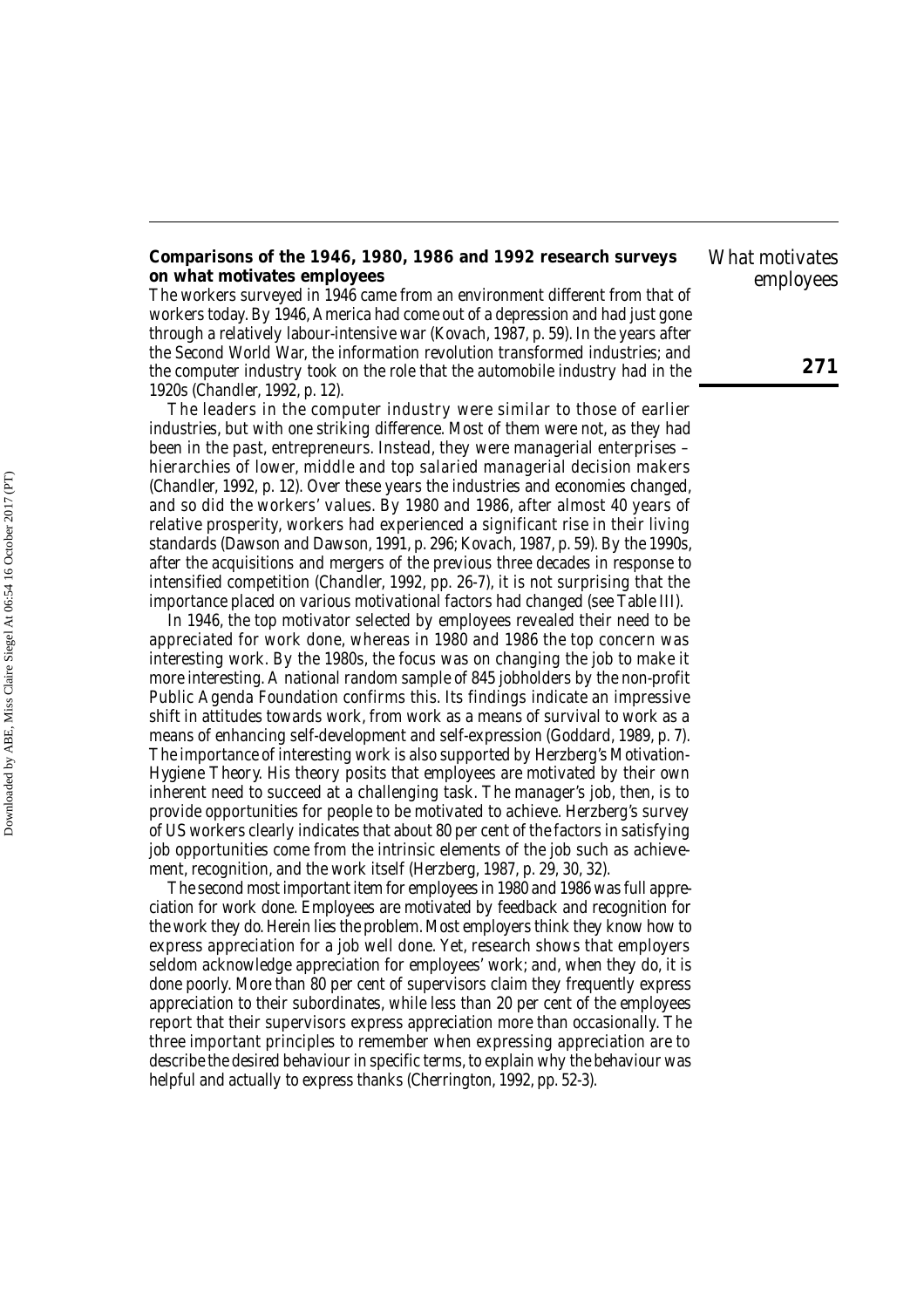**272**

A careful look at the overall employee rankings for 1980 and 1986 implies that organizations were doing an adequate job of satisfying the basic needs of their workers. However, they were not doing such a good job of satisfying their ego or self-fulfilment needs (Kovach, 1987, p. 59). Thus, the employees ranked factors such as interesting work and full appreciation for work done at the top of the list, and good wages and job security near the middle.

The current survey reflects the opposite. It mirrors the increasing stagnation that employees feel as industry battles to survive in a recession and in the midst of global competition. Clearly the 1990s will provide a significant advantage to those companies which are able to resolve the paradox between organizational size and speed in the marketplace (Devanna and Tichy, 1990, pp. 455-6). In addition, the labour cost-cutting strategies of the 1980s left workers very sceptical about satisfying their basic needs, such as wages and job security. They have not recovered from the prevailing activities of that period – hostile takeovers, global competition, organizational transformations and downsizing. That environment placed many workers in a position of insecurity and uncertainty. In such times, the basic needs may resurface as the most important factors (see Table III). Therefore, good wages and job security head the list of motivational factors for employees in the 1990s.

Sandwiched between good wages and job security is the employees' concern about being appreciated for work done. People need to have feedback concerning their work and they need to feel competent. According to the ranking of the motivation factors in this survey, employees may consider good wages to be solid feedback concerning their work as well as a reward for their ability or competence. Rewards, such as wages, that reflect ability may lead to greater intrinsic motivation (Rosenfield *et al.*, 1980). This indicates that it is not necessarily the reward itself that determines how people respond, but rather the type of feedback implied by the reward. Thus, extrinsic rewards such as good pay can increase intrinsic motivation if they are perceived as providing information about competence (Wiersma, 1992, p. 102).

Regardless, the respondents to the 1992 survey were more concerned about the extrinsic rewards. Good wages was chosen as the top motivational factor for employees surveyed during those years. Developing more effective incentive programmes may be part of the solution for those employees (Denton, 1991, p. 46). In Japan, workers receive about 25 per cent of their total pay in the form of flexible bonuses. In the USA, the average is still only 1 per cent (Denton, 1991, p. 46). However, recent survey reports indicate that US workers would like to have more work incentives. In a survey of 689 US workers, from managers and professionals to technicians, artists, salespeople, labourers and clericals, 95 per cent of them rank a cash bonus as a meaningful incentive (Lovio-George, 1992, p. 113).

So far we have looked at the collective responses from the 1992 survey. It is important also to analyse the responses by subgroups (e.g. age, gender, organization level and earnings) to determine if there are variations in the larger respondent group (Kovach, 1980, p. 58). Not all demographic groups of people place the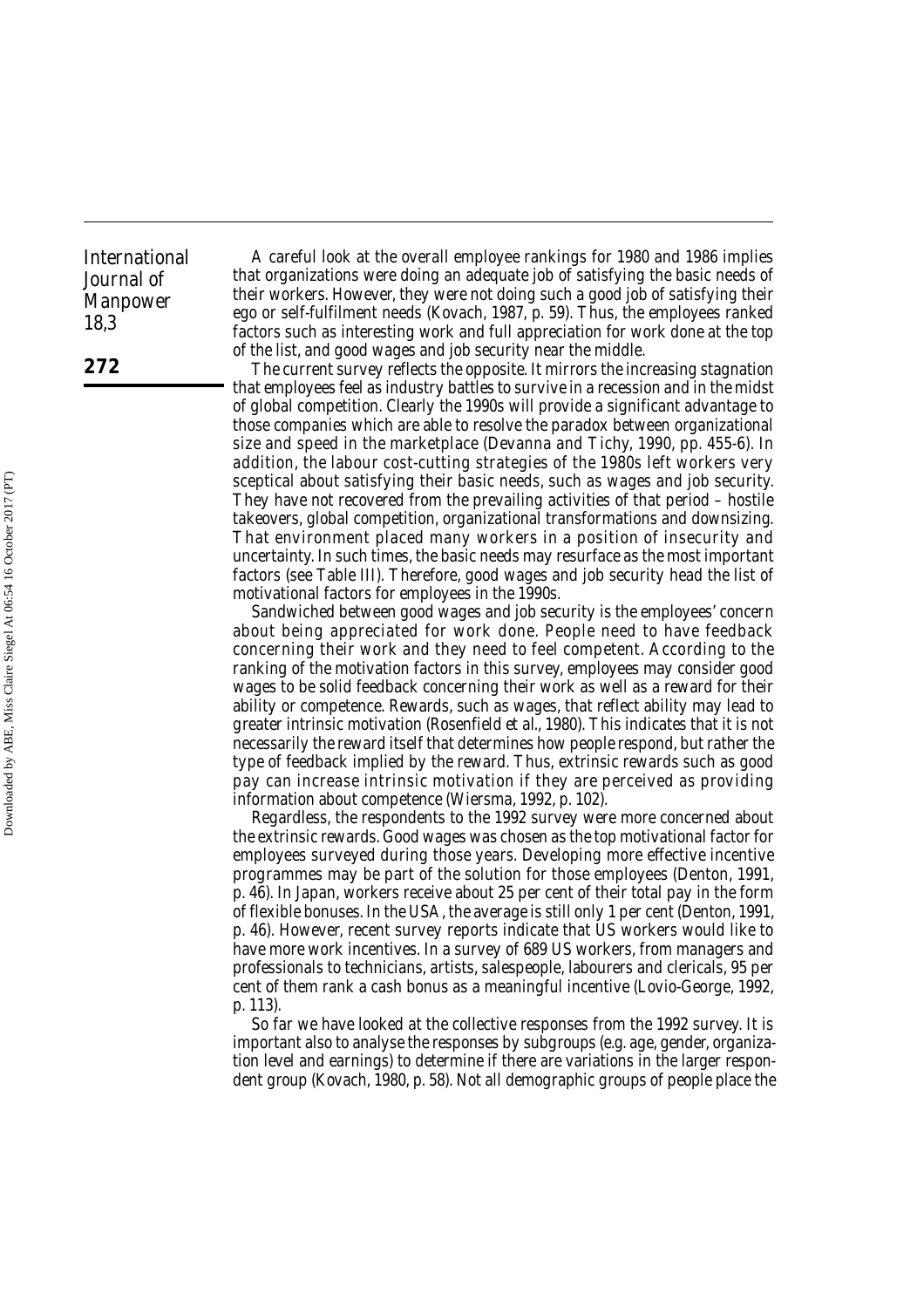same importance on each of the ten factors. Individuals at different organization levels, with different earning power, may have different motivational values. Hence what motivates individuals at one level of the organization may not motivate those at another level. This necessitates differentiating by income level and other demographic factors when analysing attitudes for motivational purposes (Kovach, 1980, p. 57).

# **The 1992 survey results according to subgroups**

# *Employment status*

When the responses are analysed according to employment status, significant differences are found (see Tables IV and V). A non-parametric test of significance showed that the two groups (full-timers and part-timers) were significantly different in the motivational value placed on working conditions, personal loyalty to employees, and interesting work. Part-timers placed considerably more emphasis on interesting work and more value on good working conditions. The fulltimers placed more value on personal loyalty to employees as a motivational factor. Each of these variations was significant at least at the *p* < 0.05 level.

#### *Gender*

When the responses of men and women were analysed, significant differences were found in their motivational preferences (see Table IV). A non-parametric test of significance revealed that the means – and resulting rankings – of males and females were statistically different at the  $p < 0.01$  level for working conditions, appreciation for work done, and interesting work. Women placed greater importance on appreciation for work done. They also placed more importance on good working conditions. The males, on the other hand, placed more emphasis on interesting work.

#### *Age group*

Five age groups were analysed (under 26; 26-34; 35-44; 45-54; and 55 and over) using a one-way ANOVA. The analysis of this subset showed that no two groups were significantly different at the  $p < 0.05$  level. The rankings of the motivational factors were very similar among this subgroup. For example, all ages, except the 55 and over age group, decided on good wages as their first choice. Since this difference is not significant, we can generally conclude that good pay is an important motivator regardless of age.

#### *Income*

When the responses were analysed by annual income, significant differences were found in the motivational preferences of employees (see Table IV). The income groups were:

- Group 1: < \$14,999;
- Group 2: \$15,000-24,999;
- Group 3: \$25,000-34,999;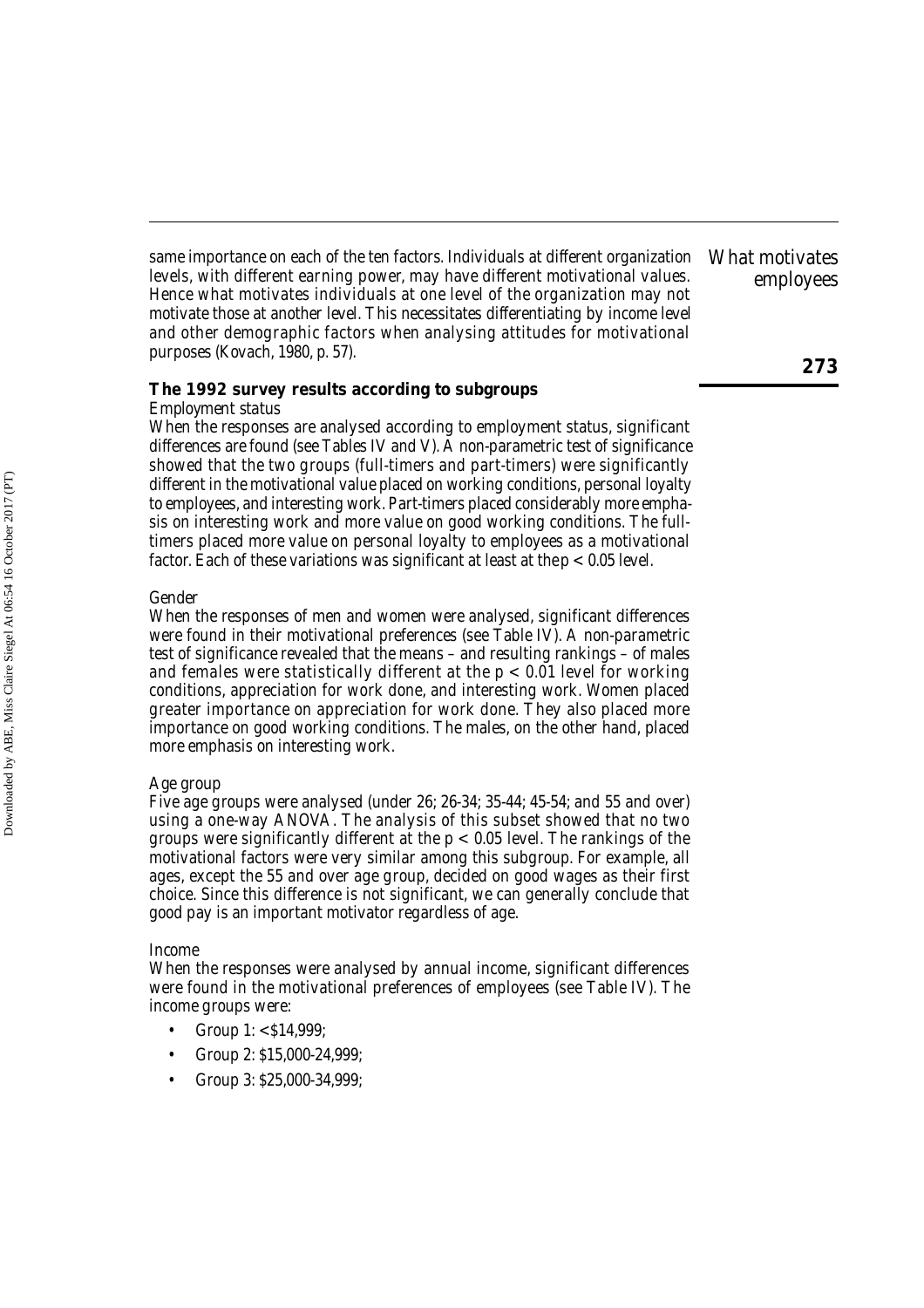**274**

- Group 4: \$35,000-49,999; and
- Group 5: \$50,000>.

A one-way ANOVA revealed that the means and resulting rankings among the different income levels were statistically different at the  $p < 0.01$  and 0.05 levels for working conditions and sympathetic understanding of personal problems, respectively.

Two groups, the lower income group (group 1) and the middle-incomers (group 3), differed significantly in the values placed on good physical working conditions. The middle-incomers considered working conditions to be less important than did the lower income group.

The middle-incomers (group 3) also were significantly different in the motivational value placed on "sympathetic understanding of personal problems". While the means for group 1, group 2 and group 3 resulted in similar rankings, analysis of the group means revealed significant differences at the  $p < 0.05$  level. According to the means, those with lower incomes (e.g. group 1's mean of 7.61 and group 2's mean of 7.77) placed more value on understanding of personal problems than did those in the middle income group (group 3's mean was 8.74) .

#### *Occupation*

A comparison of the six occupational groups (see Table IV) showed significant differences on three factors: the feeling of being in on things; interesting work; and a sympathetic understanding of personal problems. The occupational groups included clericals, plant workers, salespersons, professionals, technicians, and managers.

Compared to the plant workers, the managers placed considerably more importance on the feeling of being in on things. Interesting work was another variable for which there were significant differences between the groups. First, the means of the clericals and professionals were significantly different. The professionals valued interesting work much more highly than did the clerical workers. Second, the means of plant employees and four others in the subgroup (professionals, sales, managers and clericals) were significantly different. The plant workers placed less value on interesting work than did the other four groups.

Sympathetic help with personal problems was the last variable, which resulted in significant differences among the occupational categories. The two pairs of groups with significantly different means were professionals and plant employees, and managers and plant employees. The plant employees placed significantly more motivational value on help with personal problems than did the professionals and managers. According to the professionals' and managers' means and resulting rankings, this variable was the least important in getting them to do their best work.

# **Recommendations for management**

The most striking result of the current survey is the clear indication of money and job security as motivators. Today, the economic circumstances of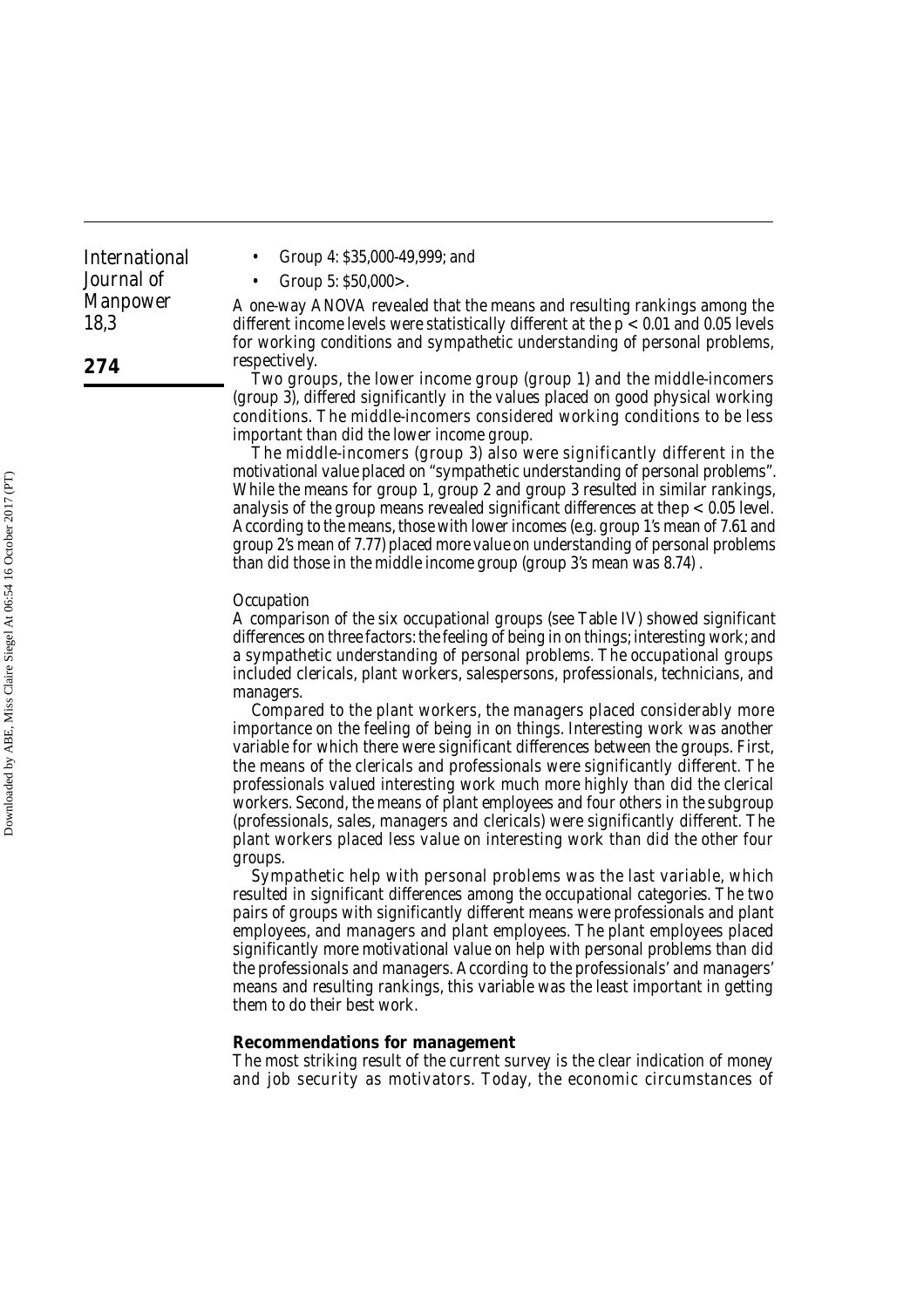employees are very different from those of earlier years. More than ever before, the standard of living and the employment future of the US worker is in jeopardy. Therefore, regardless of employment status, gender, age, income or occupational category, employees seem to be of one accord. They want what they feel is slipping away from them and what they seem to be getting less and less of from their companies: money and job security.

Because employees overall expressed the importance of pay as a motivator, an effective compensation programme is critical. The primary motivating factor that an effective compensation programme provides is the psychological effect on the individual. It is not the material value of the reward, but the boost in selfesteem that public recognition associated with monetary compensation affords (Dawson and Dawson, 1990, p. 80). This also holds true with the matter of job security. Security encompasses more than the employees' financial needs: it relates to their physical, emotional and familial wellbeing (Leibman and Weinstein, 1990, p. 50). Often, job security is associated with job loss. However, the population of insecure employees is larger than that of those who lose their jobs. Insecurity is an intrarole transition engendered by changes in a person's assumptions about self, the organization and the environment. It is not an event having a clear temporal onset and ending. Job insecurity includes concerns over the loss of a job (employment insecurity) as well as concerns about changing job content (Hartley *et al.,* 1991).

In the early 1980s, organizational downsizing came into prominence. Between one-third to one-half of all medium-size to large firms in the USA and Western Europe downsized during the 1980s and 1990s. More than 70 per cent of senior managers in downsized companies said that morale, trust and productivity suffered after downsizing, and many other managers indicated that productivity deteriorated after downsizing (Cameron, *et al.*, 1993). Ultimately, downsizing highlights the extent to which job security and productivity are intimately interwoven. Organizational downsizing has had a negative effect on job security and productivity. Job security which affects the employees' economic and psychological wellbeing must be properly incorporated into the company's compensation programme. This can contribute positively to overall employee morale and productivity.

Clearly, employees need reassurances about job security, salary raises, promotions and the health and stability of their company. However, they place high value also on full appreciation for work done. Articles on "how to motivate" employees seem to substantiate this. Several articles indicate the importance of raising employees' personal and professional self-esteem by recognizing their contributions (Dawson and Dawson, 1990, p. 79; Levesque 1987, p. 37). One survey revealed that 27 percent of workers would quit their jobs to move to a company known for giving praise and recognition (WSJ, 1989). Blanchard and Johnson (1982) popularized a technique for giving feedback and praise through their best-selling book *The One-Minute Manager.* The need to feel appreciated is deeply ingrained in all employees. Being appreciated through praise helps employees develop a positive self-concept and it meets

# What motivates employees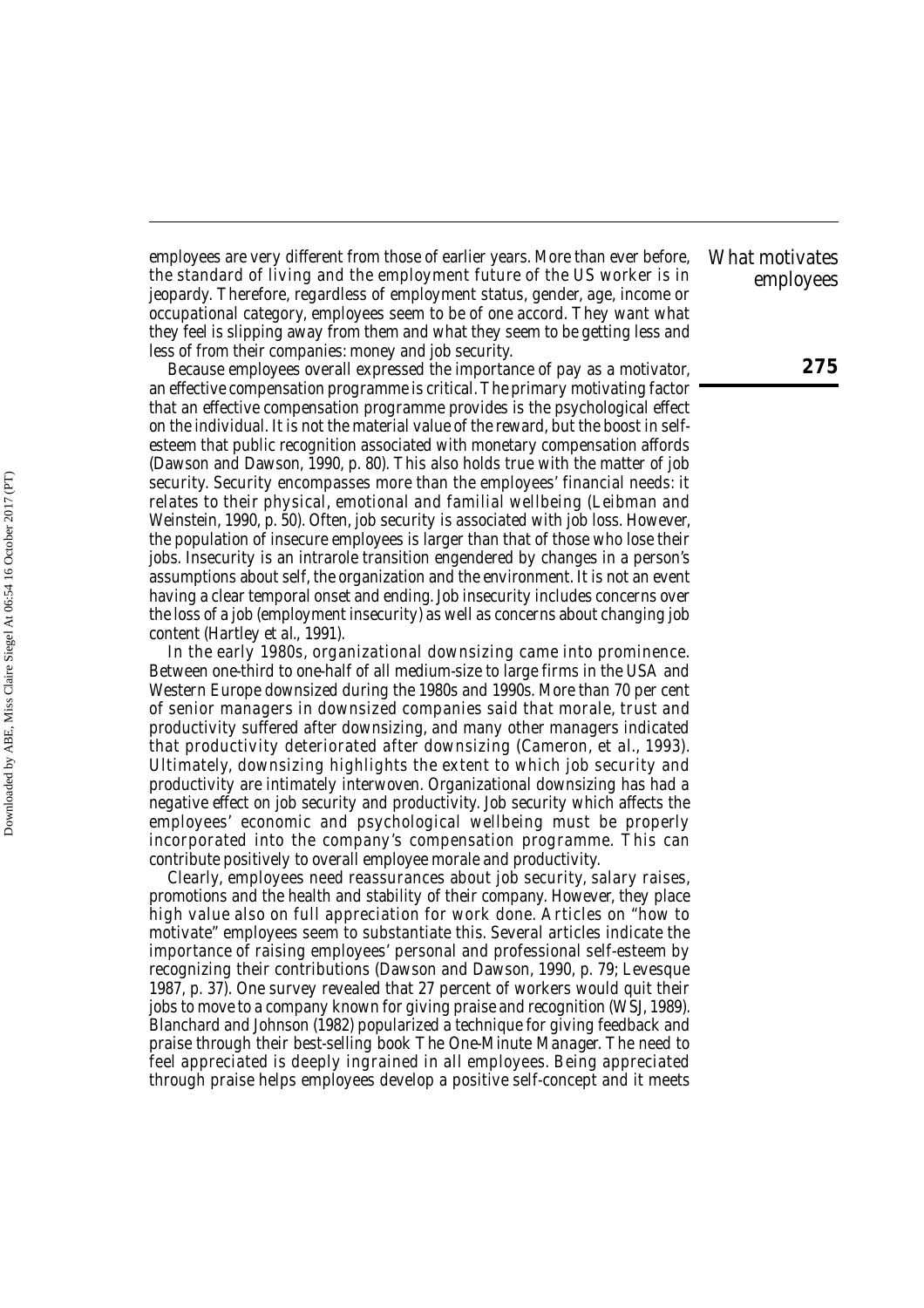their needs for esteem, self-actualization, growth and achievement (Lussier, 1997, p. 377). Therefore, employers should show appreciation and give employees credit for their work. Praise for a job well done is probably the most powerful, yet least costly and most underused, motivation tool.

In most organizations recognition is reserved on the positive side for only a very small minority of super-achievers and on the negative end, for the problem employees. But, the average workers are frequently overlooked. In fact, these workers' efforts – on which the daily operation of the entire business truly depends – often go unrecognized. Managers must realize that recognition or appreciation for work done can have positive motivational effects for all employees (Levesque, 1987, p. 36) and that all employees should be recognized for the work they do.

Appreciation for work done may be manifested in the company's growth and development opportunities. These opportunities can be supported by flexible scheduling, a promotion-from-within policy, and recognition and rewards for workers' improvements and contributions. Flexible work scheduling allows workers the freedom to pursue more training or an advanced degree. A commitment to filling positions from inside the organization provides opportunities for cross-training or promotions. Moreover, recognition and rewards for workers' contributions strengthen a company's reputation for caring about its employees' professional development (Dawson and Dawson, 1990, p. 80).

## **Conclusions**

Motivation is the number one problem facing business today (Watson, 1994, p. 4). Over the past 40 years there have been numerous surveys on what motivates employees to do their best work. In order to attain to high levels of performance, employers depend on their employees to perform at levels that positively affect the bottom line. Thus, they must understand what motivates them. Such an understanding is essential to improving productivity and, ultimately, to ensuring the success of the company. For this reason, employee surveys may be used to gain insight to employees' job motivation preferences. Often the strongest potential motivators are the things employees value, but lack. If managers adequately and regularly administer such surveys, and appropriately consider their results, companies and employees would gain a great deal. Perhaps companies would gain a competitive advantage through motivated, productive employees and the employees would gain the workrelated rewards they value.

The respondents to this survey ranked as the top five factors that motivate them in their jobs:

- (1) good wages;
- (2) full appreciation for work done;
- (3) job security;
- (4) promotion and growth in the organization; and
- (5) interesting work.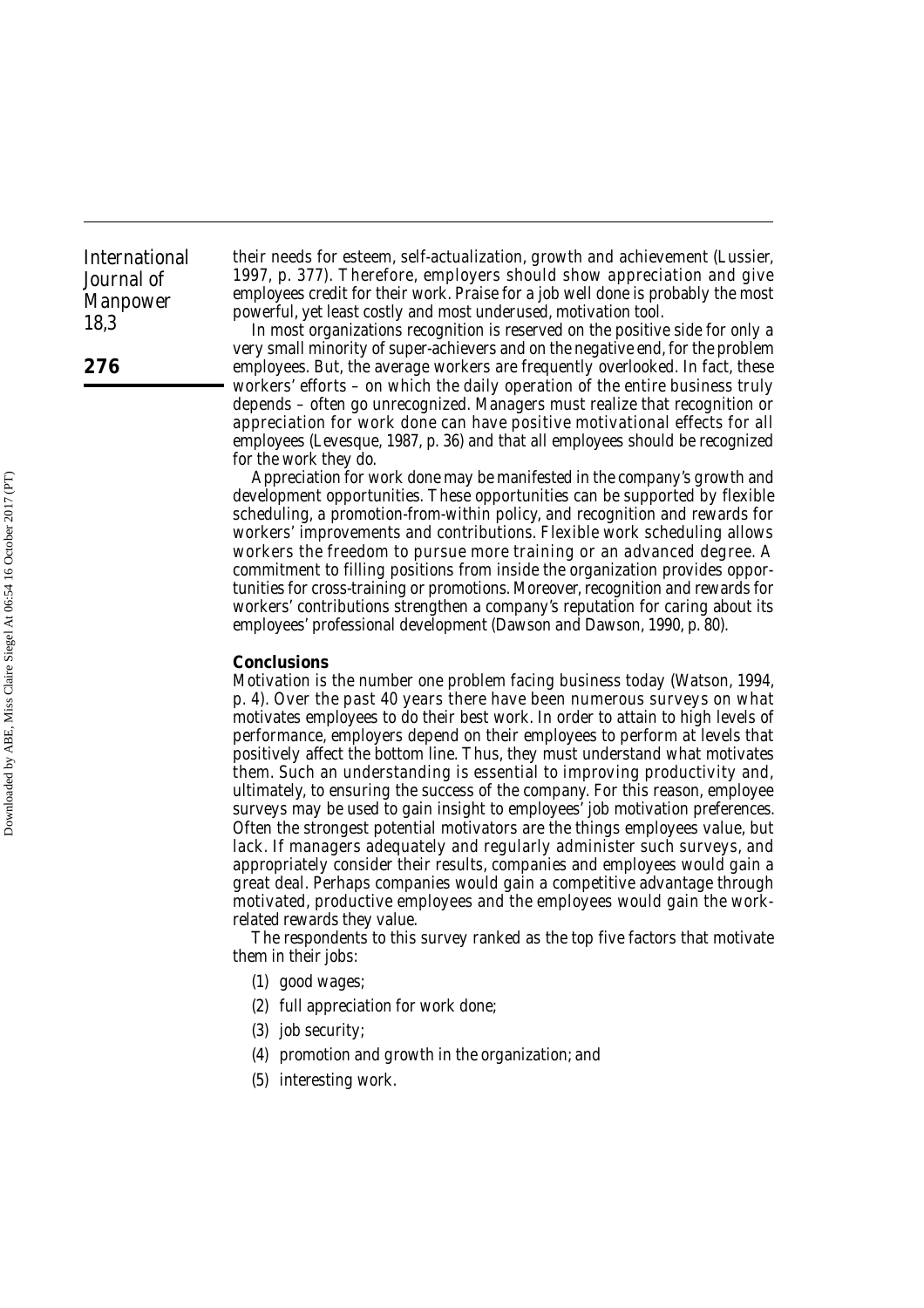These factors reflect the current state of affairs in terms of employee needs and imply that reward systems and job redesign strategies – to name a few – may be used to reinforce and to motivate employees to exhibit productive behaviours.

While controversy persists, pay or good wages is generally valued by all employees, regardless of gender, occupation, age, income or employment status. Since the 1946 study, good wages continues to be ranked among the top five factors that motivate people in their jobs. Its value may best be understood in terms of the different needs employees have. With respect to the *Hierarchy of Needs Theory,* pay is an important reward because it may satisfy several of the needs in the hierarchy. It provides employees with the means to purchase items which satisfy their physiological needs, and it enables them to meet their esteem needs, since it is one measure of relative worth (Thornburg, 1992, p. 58-61).

Recognition of a job well done or full appreciation for work done is often among the top motivators of employee performance (Koch, 1990, p. 72-3; Stuart, 1992, p. 102), and involves feedback. Positive feedback follows the principles advocated in *Reinforcement Theory,* which states that behaviour is contingent on reinforcement. Examples of positive reinforcement in this context may include workplace visits by top executives to high-performance employees, personal handwritten notes of thanks accompanying paychecks, and telephone calls by top executives to employees at home (Knippen and Green, 1990, p. 4; Steele, 1992, p. 96-9).

As a result of workforce reductions becoming commonplace in this country, job security is of increasing importance to employees. Employees' reactions to the lack of job security varies. Individuals may experience severe psychological reactions to job loss and/or the threat of job loss. Low self-esteem, low selfconfidence, social isolation, anxiety and powerlessness are examples of possible psychological reactions. These reactions extend beyond actual job losers to their partners and other family members. They also affect the organization. For example, not only is work commitment weakened by job insecurity, but, organizational effectiveness can deteriorate as well. Thus, outcomes of job insecurity are usually negative. To counteract such outcomes, companies often use reward strategies. Compensation strategies (i.e. severance packages and early retirement incentives), career development schemes, and outplacement techniques may accompany workforce reduction efforts. These are intended to arouse positive psychological states that encourage and sustain productive, rather than destructive, behaviour.

Promotion and growth in the organization and interesting work are longstanding factors that motivate people to do their best work. According to Herzberg's *Motivator-Hygiene Theory,* the most successful method of motivating is to build challenge and opportunity for achievement into the job itself. Moreover, McClelland's *Socially Acquired Needs* theory suggests that people with high achievement needs are motivated by challenging tasks with clearly attainable objectives, timely feedback and more responsibility for innovative assignments. Thus, both factors (promotion and growth in the organization and interesting work) often are addressed through job redesign. The aim of job redesign is to enrich a job so that the employee is more motivated to do the work. Job redesign tenets may be found in contemporary management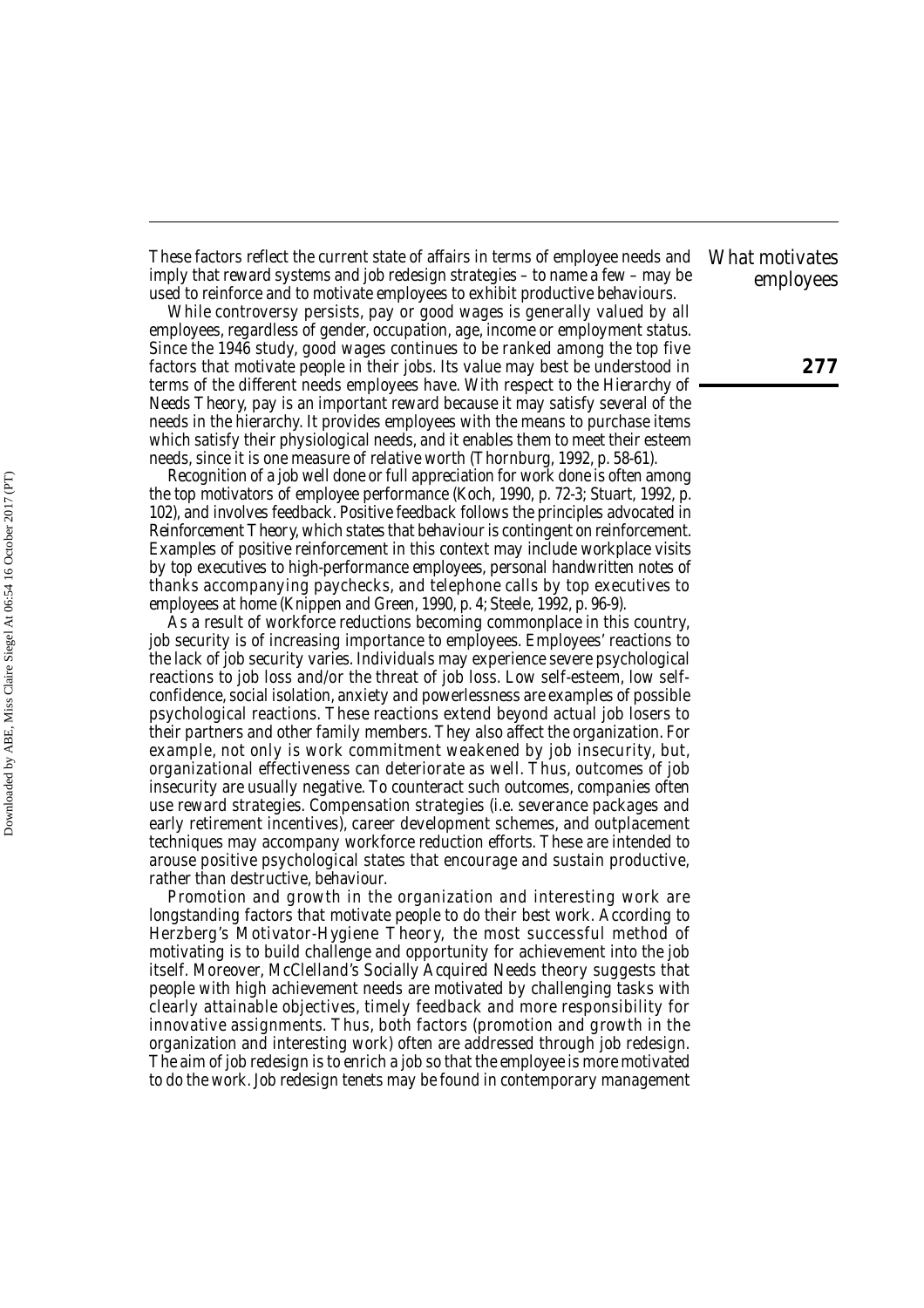**278**

strategies, including employee involvement and empowerment. Workers who are more involved in their jobs display more work commitment and experience lower turnover (Jauch and Sekaran, 1978).

Workers who are more involved in job-related decisions and communications, receive reinforcement that they are competent in their jobs, and they respond by showing greater involvement and motivation (Sekaran, 1989, p. 349). With regard to empowerment, several factors must be present before employees can feel empowered. They must believe that their work is being performed competently and that their work is having a positive impact on the company. Also, it is important for employees to feel that they control their own actions (Thomas and Velthouse, 1990, p. 672-3).

Finally, this article investigated employees' attitudes concerning their preferences among ten "job reward" factors. The results here are supported by numerous other research studies indicating that monetary compensation, recognition, job security, upward mobility potential, individual growth and a sense of accomplishment are all important and enduring factors in a worker's analysis of the motivational facets of a job (Dubinsky *et al.*, 1993, pp. 29-31; Efraty and Wolfe, 1988, p. 105). In addition, the employees' responses to this present survey correspond to content theories such as Maslow's *Hierarchy of Needs Theory* and the *Reinforcement Theory.* According to the content theories, managers must consider employees' needs to provide the appropriate motivation strategies. According to *Reinforcement Theory,* managers must understand the relationship between behaviours and their consequences in order to arrange contingencies that reinforce or discourage desirable or undesirable behaviours, respectively.

The results reveal also that the job-related factors that motivate employees change over time and may vary significantly across subgroups. Over more than 40 years since the first survey, employees' responses to the same ten factors have changed. Moreover, the motivational value placed on each factor may vary according to employment status, gender, income and occupation.

Additional research should be done to gain a continuous view of what motivates people to do their best work. The ability to motivate subordinates is critical to every manager's job. Demographic changes in the workplace, as well as technological advances and globalization, only accentuate the need to continue to determine what motivates people to perform well. A motivated workforce can make powerful contributions to the profits of a firm. Thus, managers would do well to review this and other articles that examine employees' job-related motivation preferences.

#### **References and further reading**

Bandura, A. (1986), *Social Foundations of Thought and Action: A Social Cognitive Theory*, Prentice-Hall, Englewood Cliffs, NJ.

Bellows, R.M. (1949), *[Psychology of Personnel in Business and Industry](http://www.emeraldinsight.com/action/showLinks?doi=10.1108%2F01437729710169373&crossref=10.1037%2F13991-000&citationId=p_2)*, Prentice-Hall, New York, NY.

Blanchard, K. and Johnson, S., *The One-Minute Manager,* Morrow, New York, NY, 1982.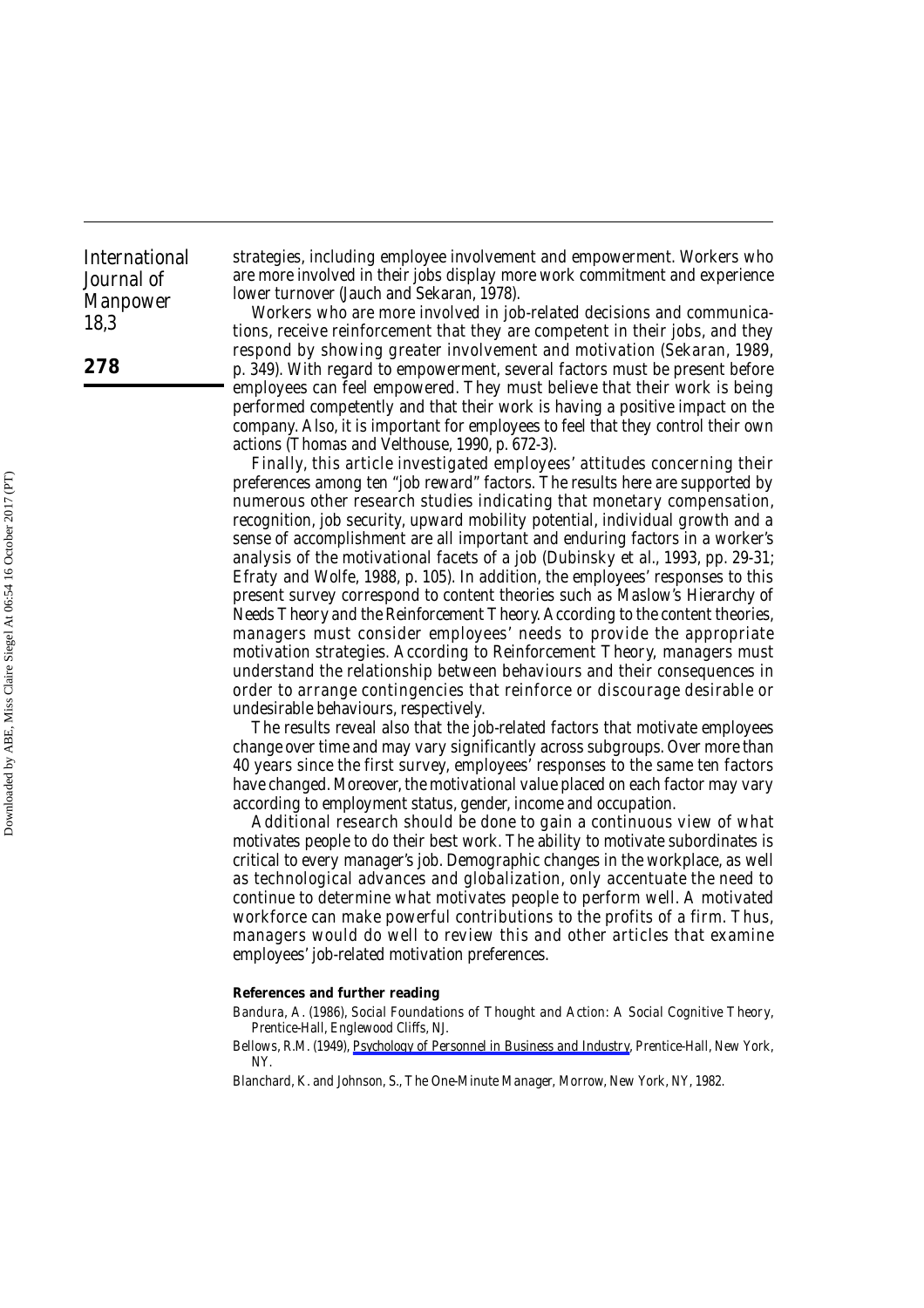| Bolt, J.F. (1983), "Job security: its time has come", <i>Harvard Business Review</i> , Vol. 61 No. 6, |  |
|-------------------------------------------------------------------------------------------------------|--|
| November-December, pp. 115-23.                                                                        |  |

- Bowditch, J.L. and Buono, A.F. (Eds) (1997), *A Primer on Organizational Behavior*, 4th ed., John Wiley and Sons, Inc., New York, NY, pp. 85-119.
- Cameron, K.S., Freeman, S.J. and Mishra, A.K. (1993), "Downsizing and redesigning organizations", in Huber, G.P. and Glick, W.H. (Eds), *Organizational Change and Redesign*, Oxford University Press, New York, NY, pp. 19-63.
- Chandler, A.D. Jr (1992), "Managerial enterprise and competitive capabilities", *[Business History,](http://www.emeraldinsight.com/action/showLinks?doi=10.1108%2F01437729710169373&crossref=10.1080%2F00076799200000002&isi=A1992HM40800002&citationId=p_7)* Vol. 34 No. 1, January, pp. 11-41.
- Cherrington, D.J. (1992), "Follow-through on award programmes", *HR Magazine*, Vol. 37 No. 4, April, pp. 2-55.
- Dawson, K.M. and Dawson, S.N. (1990), "How to motivate your employees", *HR Magazine*, Vol. 35 No. 4, April, pp. 78-80.
- Dawson, K.M. and Dawson, S.N. (1991), "The cure for employee malaise motivation", *Clinical Laboratory Management Review*, Vol. 5 No. 4, July-August, pp. 296-98, 300, 302.
- Denton, D.K. (1991), "What's wrong with these employees?", *[Business Horizons](http://www.emeraldinsight.com/action/showLinks?doi=10.1108%2F01437729710169373&crossref=10.1016%2F0007-6813%2891%2990046-X&citationId=p_11)*, Vol. 34 No. 5, September-October, pp. 45-9.
- Devanna, M.A. and Tichy, N. (1990), "Creating the competitive organization of the 21st century: the boundaryless corporation", *[Human Resource Management](http://www.emeraldinsight.com/action/showLinks?doi=10.1108%2F01437729710169373&crossref=10.1002%2Fhrm.3930290409&isi=A1990HF20400007&citationId=p_12)*, Vol. 29 No. 4, Winter, pp. 455-71.
- Dubinsky, A.J., Jolson, M.A., Michaels, R.E., Kotabe, M. and Lim, C.U. (1993), "Perceptions of motivational components: salesmen and saleswomen revisited", *Journal of Personal Selling and Sales Management*, Vol. 13 No. 4, Fall, pp. 25-37.
- Efraty, D. and Wolfe, D.M. (1988), "The effect of organizational identification on employee affective and performance responses", *[Journal of Business and Psychology](http://www.emeraldinsight.com/action/showLinks?doi=10.1108%2F01437729710169373&crossref=10.1007%2FBF01016752&citationId=p_14)*, Vol. 3 No. 1, Fall, pp. 105-12.
- Farinelli, J.L. (1992), "Motivating your staff: managers strive to keep morale and productivity high amid economic pressure", *Public Relations Journal*, Vol. 48 No. 3, March, pp. 18-20.
- Goddard, R.W. (1989), "How to reward the '80s employee", *Public Management*, Vol. 71, April, pp. 7-10.
- Griffin, R.W. (1990), *Management*, 3rd ed., Houghton Mifflin Company, Dallas, TX, p. 437.
- Gupta, N. and Jenkins, G.D. Jr (1996), "The politics of pay", *[Compensation](http://www.emeraldinsight.com/action/showLinks?doi=10.1108%2F01437729710169373&crossref=10.1177%2F088636879602800204&citationId=p_18)*, Vol. 28 No. 2, March/ April, pp. 23-30.
- Hartley, J.F., Jacobsen, D., Klandermans, B. and van Vuuren, T. (Eds) (1991), *Job Insecurity: Coping with Jobs at Risk,* Sage, London.
- Hersey, P. and Blanchard, K. (1969), *Management of Organizational Behaviour*, Prentice-Hall, Inc., Englewood Cliffs, NJ, pp. 34-5.
- Herzberg, F. (1987), "Workers' needs: the same around the world", *Industry Week,* 21 September, pp. 29-30, 32.
- Jauch, L.R. and Sekaran, U. (1978), "Employee orientation and job satisfaction among professional employees in hospitals", *[Journal of Management](http://www.emeraldinsight.com/action/showLinks?doi=10.1108%2F01437729710169373&crossref=10.1177%2F014920637800400105&citationId=p_22)*, Vol. 4 No. 1, pp. 43-56.
- Kanfer, R. (1992), "Work motivation: new directions in theory and research", in Cooper, C.L. and Robertson, I.T. (Eds), *International Review of Industrial and Organizational Psychology,* Vol. 7, Wiley, London, pp. 1-53.
- Kanfer, R. and Ackerman, P.L. (1989), "Motivation and cognitive abilities: an integrative/ aptitudetreatment interaction approach to skill acquisition", *[Journal of Applied Psychology](http://www.emeraldinsight.com/action/showLinks?doi=10.1108%2F01437729710169373&crossref=10.1037%2F0021-9010.74.4.657&isi=A1989AJ16600016&citationId=p_24)*, [\(Monograph\)](http://www.emeraldinsight.com/action/showLinks?doi=10.1108%2F01437729710169373&crossref=10.1037%2F0021-9010.74.4.657&isi=A1989AJ16600016&citationId=p_24), Vol. 74, pp. 657-90.
- Knippen, J.T. and Green, T.B. (1990), "Reinforcing the right behaviour", *Supervisory Management*, Vol. 35 No. 4, April, p. 7.
- Koch, J. (1990), "Perpetual thanks: its assets", *Personnel Journal*, Vol. 69 No. 1, January, pp. 72-3.

What motivates employees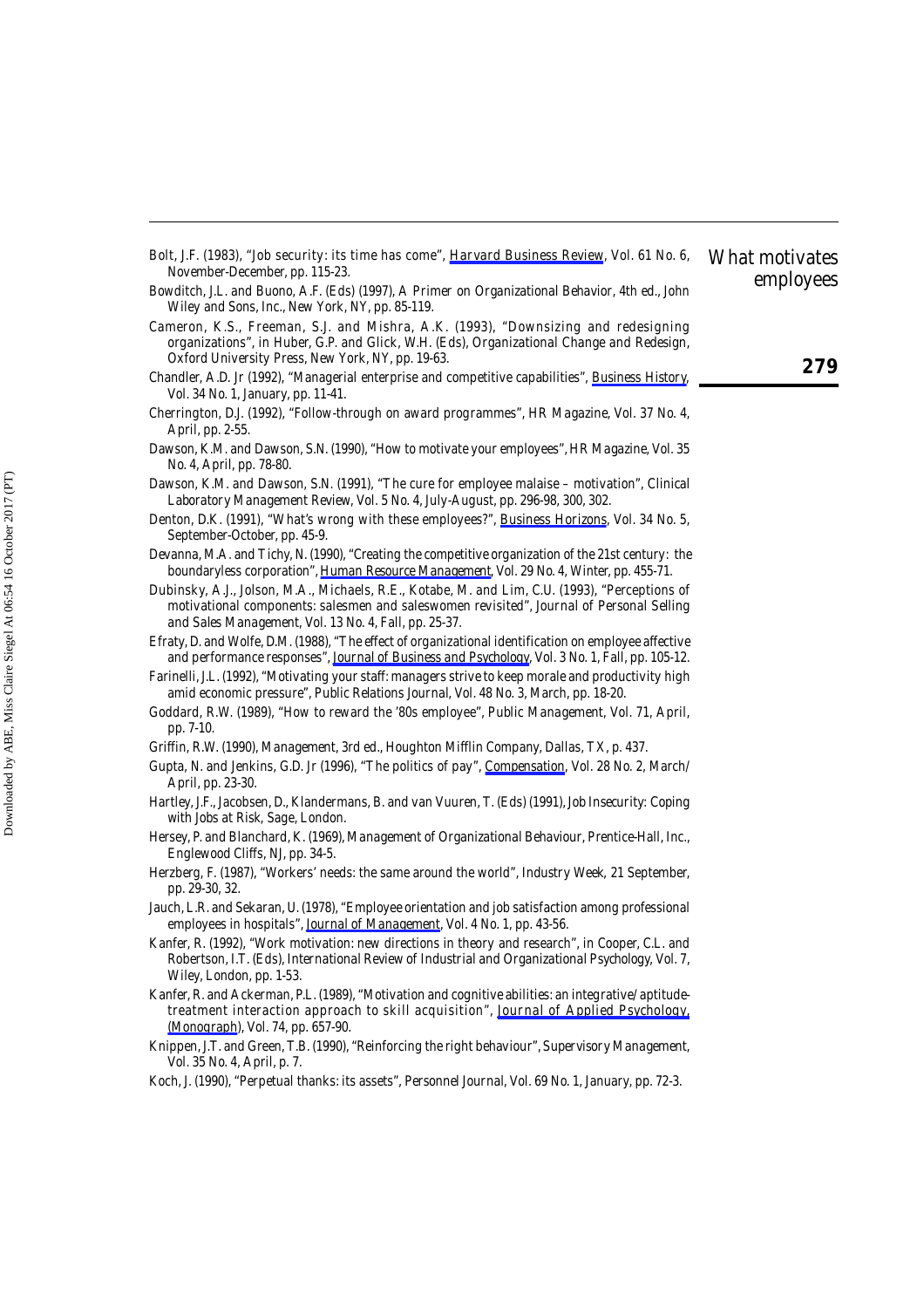| International   |
|-----------------|
| Journal of      |
| <b>Manpower</b> |
| 18.3            |
|                 |

- Kovach, K.A. (1980), "Why motivational theories don't work", *SAM Advanced Management Journal*, Vol. 45 No. 2, Spring, pp. 54-9.
- Kovach, K.A. (1987), "What motivates employees? Workers and supervisors give different answers", *[Business Horizons,](http://www.emeraldinsight.com/action/showLinks?doi=10.1108%2F01437729710169373&crossref=10.1016%2F0007-6813%2887%2990082-6&isi=A1987K779100010&citationId=p_28)* Vol. 30 No. 5, September-October, pp. 58-65.
- Leibman, M. and Weinstein H.P. (1990), "Money isn't everything", *HR Magazine*, Vol. 35 No. 11, November, pp. 48-51.
- Levesque, P. (1987), "Employee motivation: a little recognition goes a long way", *Industrial Management,* Vol. 11 No. 1, February, pp. 35-7.
- Locke, E.A. (1968), "Toward a theory of task motivation and incentives", *[Organizational](http://www.emeraldinsight.com/action/showLinks?doi=10.1108%2F01437729710169373&crossref=10.1016%2F0030-5073%2868%2990004-4&isi=A1968ZJ45400004&citationId=p_31) [Behaviour and Human Performance](http://www.emeraldinsight.com/action/showLinks?doi=10.1108%2F01437729710169373&crossref=10.1016%2F0030-5073%2868%2990004-4&isi=A1968ZJ45400004&citationId=p_31)*, Vol. 3, pp. 157-89.
- Locke, E.A. and Latham, G.P. (1990), *A Theory of Goal Setting and Task Performance,* Prentice-Hall, Englewood Cliffs, NJ.
- Lord, R.G. and Kernan, M.C. (1989), "Application of control theory to work settings", in Herschberger, W.A. (Ed.), *[Volitional Action](http://www.emeraldinsight.com/action/showLinks?doi=10.1108%2F01437729710169373&crossref=10.1016%2FS0166-4115%2808%2961927-5&citationId=p_33)*, Elsevier Science, Amsterdam, North-Holland, pp. 493-514.
- Lovio-George, C. (1992), "What motivates best?", *Sales and Marketing Management*, Vol. 144 No. 4, April, pp. 113-14.
- Lussier, R.N. (1997), *Management,* South-Western College Publishing, Cincinnati, OH.
- Maidani, E.A. (1991), "Comparative study of Herzberg's two-factor theory of job satisfaction among public and private sectors", *[Public Personnel Management](http://www.emeraldinsight.com/action/showLinks?doi=10.1108%2F01437729710169373&crossref=10.1177%2F009102609102000405&isi=A1991GZ36100005&citationId=p_36)*, Vol. 20 No. 4, pp. 441-8.
- Nicholson, N., Schuler, R., Van De Ven, A.H., Cooper, G. and Argyris, C. (Eds) (1995), *Encyclopedic Dictionary of Organizational Behaviour*, Blackwell Ltd, Oxford, pp. 330-9.
- Schneider, B., Ashworth, S.D., Higgs, A.C. and Carr, L. (1996), "Design, validity, and use of strategically focused employee attitude surveys", *[Personnel Psychology](http://www.emeraldinsight.com/action/showLinks?doi=10.1108%2F01437729710169373&crossref=10.1111%2Fj.1744-6570.1996.tb01591.x&isi=A1996VH36800007&citationId=p_38)*, Vol. 49, pp. 695-705.
- Schriesheim, J.F. and Schriesheim, C.A. (1980), "A test of path-goal theory of leadership and some suggested directions for future research", *[Personnel Psychology](http://www.emeraldinsight.com/action/showLinks?doi=10.1108%2F01437729710169373&crossref=10.1111%2Fj.1744-6570.1980.tb02356.x&isi=A1980JY19200010&citationId=p_39)*, Vol. 33, pp. 349-70.
- Sekaran, U. (1989), "Paths to the job satisfaction of bank employees", *[Journal of Organizational](http://www.emeraldinsight.com/action/showLinks?doi=10.1108%2F01437729710169373&crossref=10.1002%2Fjob.4030100405&isi=A1989AT28200004&citationId=p_40) [Behaviour](http://www.emeraldinsight.com/action/showLinks?doi=10.1108%2F01437729710169373&crossref=10.1002%2Fjob.4030100405&isi=A1989AT28200004&citationId=p_40)*, Vol. 10 No. 4, October, pp. 347-59.
- Sherman, A.W. Jr, Bohlander, G.W. and Snell, S.A. (1996), *Managing Human Resources,* 10th ed., South-Western College Publishing, Cincinnati, OH, pp. 502-33.
- Steele, R.A.(1992), "Awards energize a suggestion programme", *Personnel Journal*, Vol. 71 No. 10, October, pp. 96-9.
- Stuart, P. (1992), "Fresh ideas energize reward programmes", *Personnel Journal*, Vol. 71 No. 1, January, p. 102.
- Thomas, K.W. and Velthouse, B.A. (1990), "Cognitive elements of empowerment: an 'interpretive' model of intrinsic task motivation", *[Academy of Management Review](http://www.emeraldinsight.com/action/showLinks?doi=10.1108%2F01437729710169373&isi=A1990EE03700005&citationId=p_44)*, Vol. 15 No. 4, pp. 666-81.
- Thornburg, L. (1992), "Pay-for-performance: what should you know?", *HR Magazine,* Vol. 37 No. 6, June, pp. 58-61.
- Vroom, V. (1995), *Work and Motivation,* Jossey-Bass, San Francisco, CA.
- Watson, T. (1994), "Linking employee motivation and satisfaction to the bottom line", *CMA Magazine*, Vol. 68 No. 3, April, p. 4.
- Wessler, R.L. (1984), "The psychology of motivation", *Marketing Communications*, May, pp. 29-32.
- Wiersma, U.J. (1992), "The effects of extrinsic rewards in intrinsic motivation: a meta-analysis", *[Journal of Occupational and Organizational Psychology](http://www.emeraldinsight.com/action/showLinks?doi=10.1108%2F01437729710169373&crossref=10.1111%2Fj.2044-8325.1992.tb00488.x&isi=A1992JN69400003&citationId=p_49)*, Vol. 65 No. 2, June, pp. 101-14.
- *Wall Street Journal* (1989), "Odds and Ends", *Wall Street Journal*, 18 April p. B1.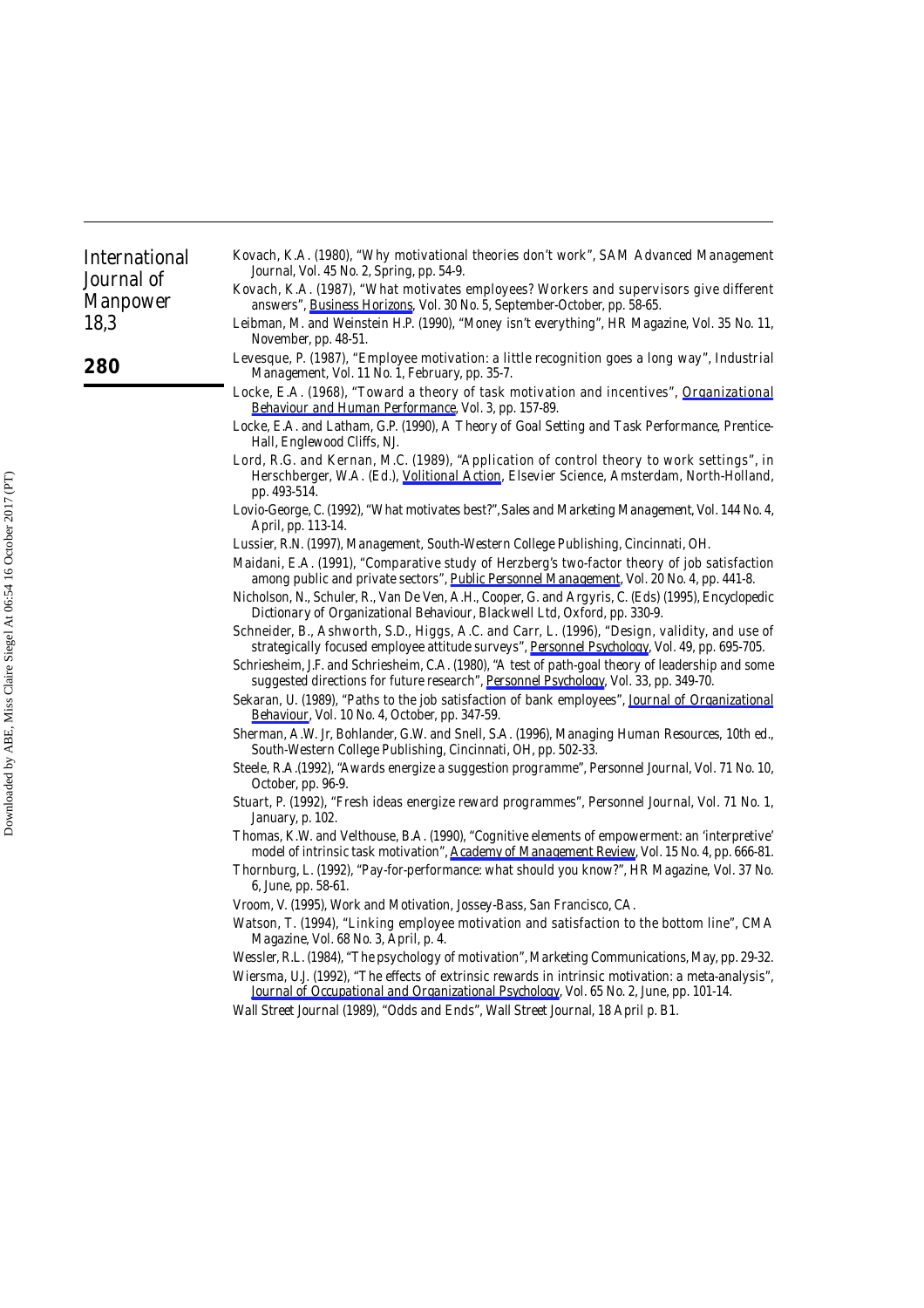#### **This article has been cited by:**

- 1. Katharina Wiegand, Achim Spiller. 2017. Market Orientation of Riding Schools: A Comparison of For Profit and Nonprofit Organizations Using Structural Equation Modeling. *Journal of Nonprofit & Public Sector Marketing* 5, 1-23. [[Crossref\]](https://doi.org/10.1080/10495142.2017.1326351)
- 2. Lutz Frühbrodt, Ulrich Föhl, Simone Huck-Sandhu, Juliane Kiesenbauer, Sebastian Keßler. Herausforderungen und neue Lösungsansätze für die strategische Kommunikation 191-245. [[Crossref\]](https://doi.org/10.1007/978-3-658-14953-6_4)
- 3. Ioana Dallinger, Vincent P. Magnini. 2017. Chefs' perceptions of using convenience food products versus scratch cooking. *Journal of Foodservice Business Research* **20**:1, 34-49. [\[Crossref](https://doi.org/10.1080/15378020.2016.1192892)]
- 4. Christiane Bradler, Robert Dur, Susanne Neckermann, Arjan Non. 2016. Employee Recognition and Performance: A Field Experiment. *Management Science* **62**:11, 3085-3099. [\[Crossref](https://doi.org/10.1287/mnsc.2015.2291)]
- 5. Jongsoon Jin. 2016. The role of assessment centers in job satisfaction and organizational commitment: a case of the Korean government. *The International Journal of Human Resource Management* 1-21. [\[Crossref](https://doi.org/10.1080/09585192.2016.1203348)]
- 6. CrumptonMichael A., Michael A. Crumpton. 2016. Understanding the grumbles. *The Bottom Line* **29**:1, 51-55. [[Abstract\]](https://doi.org/10.1108/BL-10-2015-0019) [\[Full Text](http://www.emeraldinsight.com/doi/full/10.1108/BL-10-2015-0019)] [\[PDF\]](http://www.emeraldinsight.com/doi/pdfplus/10.1108/BL-10-2015-0019)
- 7. Gary D. Holt. 2016. Historical British antecedents of innovative construction project organisation and social structures. *Construction Innovation* **16**:1, 46-66. [\[Abstract](https://doi.org/10.1108/CI-02-2015-0010)] [\[Full Text](http://www.emeraldinsight.com/doi/full/10.1108/CI-02-2015-0010)] [[PDF\]](http://www.emeraldinsight.com/doi/pdfplus/10.1108/CI-02-2015-0010)
- 8. Roderick S. Hooker, Luppo Kuilman, Christine M. Everett. 2015. Physician Assistant Job Satisfaction. *The Journal of Physician Assistant Education* **26**:4, 176-186. [[Crossref\]](https://doi.org/10.1097/JPA.0000000000000047)
- 9. Michael J. Tews, John Michel, Shi Xu, Alex J. Drost. 2015. Workplace fun matters … but what else?. *Employee Relations* **37**:2, 248-267. [[Abstract\]](https://doi.org/10.1108/ER-10-2013-0152) [\[Full Text](http://www.emeraldinsight.com/doi/full/10.1108/ER-10-2013-0152)] [\[PDF](http://www.emeraldinsight.com/doi/pdfplus/10.1108/ER-10-2013-0152)]
- 10. Sharn Orchard. Entrepreneurship and the Human Capital of Organizational Innovation: The Intrapreneur 111-138. [\[Crossref](https://doi.org/10.1057/9781137373809_6)]
- 11. Kate-Riin Kont, Signe Jantson. 2014. A Study of Salary Constraints in Estonian University Libraries. *Slavic & East European Information Resources* **15**:1-2, 60-79. [[Crossref\]](https://doi.org/10.1080/15228886.2014.915182)
- 12. Brice Corgnet, Roberto Hernán González. 2014. Don't Ask Me If You Will Not Listen: The Dilemma of Consultative Participation. *Management Science* **60**:3, 560-585. [\[Crossref](https://doi.org/10.1287/mnsc.2013.1786)]
- 13. Hana Stojanová, Veronika Blašková. 2014. The Role of Graduates' Field of Study and its Impact on the Transition to Working Life. *Procedia Economics and Finance* **12**, 636-643. [\[Crossref](https://doi.org/10.1016/S2212-5671(14)00388-8)]
- 14. Chandra Sekhar, Manoj Patwardhan, Rohit Kr. Singh. 2013. A literature review on motivation. *Global Business Perspectives* **1**:4, 471-487. [[Crossref\]](https://doi.org/10.1007/s40196-013-0028-1)
- 15. Susanne Neckermann, Bruno S. Frey. 2013. And the winner is…? The motivating power of employee awards. *The Journal of Socio-Economics* **46**, 66-77. [\[Crossref](https://doi.org/10.1016/j.socec.2013.06.006)]
- 16. Xianjin Zha, Jing Li, Yalan Yan. 2013. Understanding preprint sharing on Sciencepaper Online from the perspectives of motivation and trust. *Information Development* **29**:1, 81-95. [[Crossref\]](https://doi.org/10.1177/0266666912449455)
- 17. Scott W. Kramer, Jack Sommer. 2013. An Initial Look at Motivations & Personality Traits of American Construction Professionals Working for International Firms. *International Journal of Construction Education and Research* **9**:1, 39-60. [\[Crossref](https://doi.org/10.1080/15578771.2012.680839)]
- 18. Panagiotis Gkorezis, Eugenia Petridou. 2012. The effect of extrinsic rewards on public and private sector employees' psychological empowerment: a comparative approach. *The International Journal of Human Resource Management* **23**:17, 3596-3612. [[Crossref\]](https://doi.org/10.1080/09585192.2011.639025)
- 19. Haimanti Bhattacharya, Subhasish Dugar. 2012. Status Incentives and Performance. *Managerial and Decision Economics* **33**:7-8, 549-563. [\[Crossref](https://doi.org/10.1002/mde.2566)]
- 20. Payam Hanafizadeh, Neda Rastkhiz Paydar, Neda Aliabadi. 2012. Neural Network-based Evaluation of the Effect of the Motivation of Hospital Employees on Patients' Satisfaction. *International Journal of Healthcare Information Systems and Informatics* **5**:4, 1-19. [\[Crossref](https://doi.org/10.4018/jhisi.2010100101)]
- 21. Hoi Yan Cheung, Alex W.H. Chan. 2012. Increasing the competitive positions of countries through employee training. *International Journal of Manpower* **33**:2, 144-158. [\[Abstract](https://doi.org/10.1108/01437721211225408)] [\[Full Text](http://www.emeraldinsight.com/doi/full/10.1108/01437721211225408)] [\[PDF\]](http://www.emeraldinsight.com/doi/pdfplus/10.1108/01437721211225408)
- 22. L.G. Pee. Encouraging Knowledge Contribution to Electronic Repositories: The Roles of Rewards and Job Design 3729-3738. [\[Crossref](https://doi.org/10.1109/HICSS.2012.242)]
- 23. Stefan Seiler, Bogdan Lent, Malgorzata Pinkowska, Melanie Pinazza. 2012. An integrated model of factors influencing project managers' motivation — Findings from a Swiss Survey. *International Journal of Project Management* **30**:1, 60-72. [[Crossref\]](https://doi.org/10.1016/j.ijproman.2011.03.002)
- 24. Fang Yang. 2011. Work, motivation and personal characteristics: an in‐depth study of six organizations in Ningbo. *Chinese Management Studies* **5**:3, 272-297. [\[Abstract](https://doi.org/10.1108/17506141111163363)] [\[Full Text](http://www.emeraldinsight.com/doi/full/10.1108/17506141111163363)] [\[PDF\]](http://www.emeraldinsight.com/doi/pdfplus/10.1108/17506141111163363)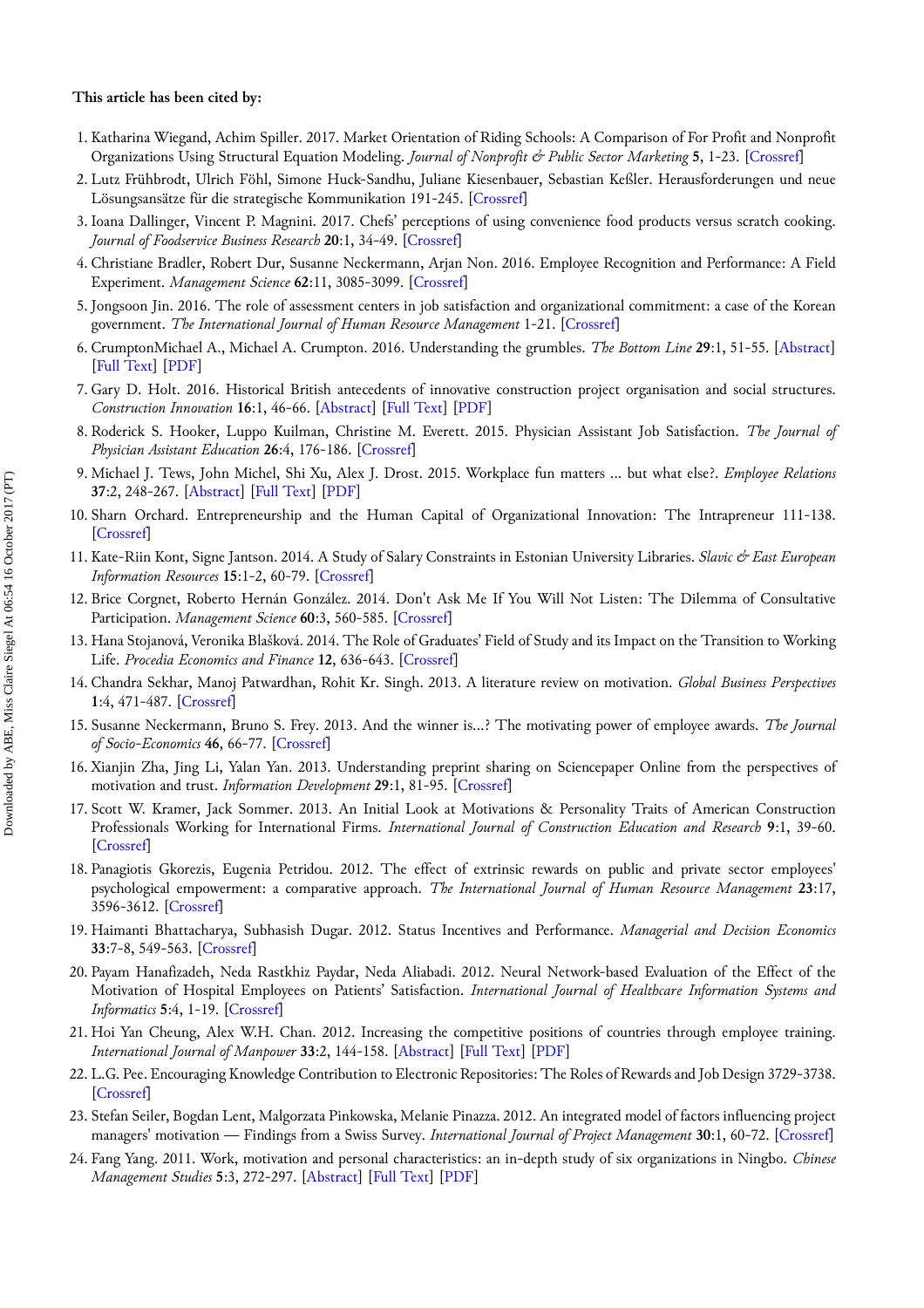- 25. Panagiotis Gkorezis, Eugenia Petridou. 2011. The impact of rewards on empowering public nurses. *Health Services Management Research* **24**:2, 55-59. [\[Crossref](https://doi.org/10.1258/hsmr.2010.010004)]
- 26. Kakoli Roy, Zhuo (Adam) Chen, Carol A. Gotway Crawford. 2009. Economic Perspective on Strategic Human Capital Management and Planning for the Centers for Disease Control and Prevention. *Journal of Public Health Management and Practice* **15**:Supplement, S79-S89. [\[Crossref](https://doi.org/10.1097/PHH.0b013e3181b76813)]
- 27. Reginald Worthley, Brent MacNab, Richard Brislin, Kiyohiko Ito, Elizabeth L. Rose. 2009. Workforce motivation in Japan: an examination of gender differences and management perceptions. *The International Journal of Human Resource Management* **20**:7, 1503-1520. [[Crossref\]](https://doi.org/10.1080/09585190902983421)
- 28. Jung-Yu Lai. 2009. How reward, computer self-efficacy, and perceived power security affect knowledge management systems success: An empirical investigation in high-tech companies. *Journal of the American Society for Information Science and Technology* **60**:2, 332-347. [[Crossref\]](https://doi.org/10.1002/asi.20982)
- 29. Patrick Tobi, Gavin George, Elena Schmidt, Adrian Renton. 2008. Antiretroviral treatment and the health workforce in South Africa: how have ART workers been affected by scaling up?. *Tropical Medicine & International Health* **13**:12, 1452-1458. [\[Crossref](https://doi.org/10.1111/j.1365-3156.2008.02169.x)]
- 30. Rafikul Islam, Ahmad Zaki Hj. Ismail. 2008. Employee motivation: a Malaysian perspective. *International Journal of Commerce and Management* **18**:4, 344-362. [\[Abstract](https://doi.org/10.1108/10569210810921960)] [[Full Text\]](http://www.emeraldinsight.com/doi/full/10.1108/10569210810921960) [[PDF\]](http://www.emeraldinsight.com/doi/pdfplus/10.1108/10569210810921960)
- 31. Michelle Brown, Christina Cregan. 2008. Organizational change cynicism: The role of employee involvement. *Human Resource Management* **47**:4, 667-686. [[Crossref\]](https://doi.org/10.1002/hrm.20239)
- 32. Philip C. Wright, Mike Berrell, Marianne Gloet. 2008. Cultural values, workplace behavior and productivity in China. *Management Decision* **46**:5, 797-812. [[Abstract\]](https://doi.org/10.1108/00251740810873770) [[Full Text\]](http://www.emeraldinsight.com/doi/full/10.1108/00251740810873770) [[PDF](http://www.emeraldinsight.com/doi/pdfplus/10.1108/00251740810873770)]
- 33. Annabel Droussiotis, Jill Austin. 2008. Company practices of Cypriot firms. *European Business Review* **20**:3, 208-221. [\[Abstract](https://doi.org/10.1108/09555340810871419)] [\[Full Text](http://www.emeraldinsight.com/doi/full/10.1108/09555340810871419)] [[PDF\]](http://www.emeraldinsight.com/doi/pdfplus/10.1108/09555340810871419)
- 34. Allen C. Johnston, Merrill Warkentin. 2008. Information privacy compliance in the healthcare industry. *Information Management & Computer Security* **16**:1, 5-19. [[Abstract\]](https://doi.org/10.1108/09685220810862715) [\[Full Text](http://www.emeraldinsight.com/doi/full/10.1108/09685220810862715)] [\[PDF](http://www.emeraldinsight.com/doi/pdfplus/10.1108/09685220810862715)]
- 35. Spiros Gounaris. 2008. The notion of internal market orientation and employee job satisfaction: some preliminary evidence. *Journal of Services Marketing* **22**:1, 68-90. [[Abstract\]](https://doi.org/10.1108/08876040810851978) [[Full Text\]](http://www.emeraldinsight.com/doi/full/10.1108/08876040810851978) [[PDF](http://www.emeraldinsight.com/doi/pdfplus/10.1108/08876040810851978)]
- 36. Tore Ellingsen, Magnus Johannesson. 2007. Paying Respect. *Journal of Economic Perspectives* **21**:4, 135-149. [\[Crossref](https://doi.org/10.1257/jep.21.4.135)]
- 37. Anastasios Zopiatis, Panikkos Constanti. 2007. Human resource challenges confronting the Cyprus hospitality industry. *EuroMed Journal of Business* **2**:2, 135-153. [\[Abstract](https://doi.org/10.1108/14502190710826022)] [[Full Text\]](http://www.emeraldinsight.com/doi/full/10.1108/14502190710826022) [[PDF\]](http://www.emeraldinsight.com/doi/pdfplus/10.1108/14502190710826022)
- 38.Divya Jindal‐Snape, Jonathan B. Snape. 2006. Motivation of scientists in a government research institute. *Management Decision* **44**:10, 1325-1343. [\[Abstract](https://doi.org/10.1108/00251740610715678)] [[Full Text\]](http://www.emeraldinsight.com/doi/full/10.1108/00251740610715678) [[PDF\]](http://www.emeraldinsight.com/doi/pdfplus/10.1108/00251740610715678)
- 39. Simon Lloyd D. Restubog, Prashant Bordia. 2006. Workplace Familism and Psychological Contract Breach in the Philippines. *Applied Psychology* **55**:4, 563-585. [\[Crossref](https://doi.org/10.1111/j.1464-0597.2006.00245.x)]
- 40. Richard W. Brislin, Brent MacNab, Reginald Worthley, Florencio Kabigting, Bob Zukis. 2005. Evolving Perceptions of Japanese Workplace Motivation. *International Journal of Cross Cultural Management* **5**:1, 87-104. [[Crossref\]](https://doi.org/10.1177/1470595805050829)
- 41. E. Soltani, R.B. van der Meer, J. Gennard, M.T. Williams. 2004. Have TQM organisations adjusted their performance management (appraisal) systems? A study of UK‐based TQM‐driven organisations. *The TQM Magazine* **16**:6, 403-417. [\[Abstract](https://doi.org/10.1108/09544780410563329)] [\[Full Text](http://www.emeraldinsight.com/doi/full/10.1108/09544780410563329)] [[PDF\]](http://www.emeraldinsight.com/doi/pdfplus/10.1108/09544780410563329)
- 42. Mireille Kingma. 2003. Economic incentive in community nursing: attraction, rejection or indifference?. *Human Resources for Health* **1**:1. . [\[Crossref](https://doi.org/10.1186/1478-4491-1-2)]
- 43. Amat Taap Manshor, Adilah Abdullah. 2002. Job Related Motivational Factors among Malaysian Employees. *Psychological Reports* **91**:3\_suppl, 1187-1193. [\[Crossref](https://doi.org/10.2466/pr0.2002.91.3f.1187)]
- 44. STEVEN E. MARKHAM, K. DOW SCOTT, GAIL H. McKEE. 2002. RECOGNIZING GOOD ATTENDANCE: A LONGITUDINAL, QUASI-EXPERIMENTAL FIELD STUDY. *Personnel Psychology* **55**:3, 639-660. [[Crossref\]](https://doi.org/10.1111/j.1744-6570.2002.tb00124.x)
- 45. AMAT TAAP MANSHOR. 2002. JOB-RELATED MOTIVATIONAL FACTORS AMONG MALAYSIAN EMPLOYEES. *Psychological Reports* **91**:7, 1187. [\[Crossref\]](https://doi.org/10.2466/PR0.91.7.1187-1193)
- 46. Alex Appleby, Cynthia Jackson. 2000. The impact of IiP on TQM and staff motivation in general practice. *International Journal of Health Care Quality Assurance* **13**:2, 53-64. [[Abstract\]](https://doi.org/10.1108/09526860010319505) [[Full Text\]](http://www.emeraldinsight.com/doi/full/10.1108/09526860010319505) [[PDF](http://www.emeraldinsight.com/doi/pdfplus/10.1108/09526860010319505)]
- 47. Sarah Moore. 1999. Understanding and managing diversity among groups at work: key issues for organisational training and development. *Journal of European Industrial Training* **23**:4/5, 208-218. [[Abstract\]](https://doi.org/10.1108/03090599910272086) [[Full Text\]](http://www.emeraldinsight.com/doi/full/10.1108/03090599910272086) [\[PDF](http://www.emeraldinsight.com/doi/pdfplus/10.1108/03090599910272086)]
- 48. Payam Hanafizadeh, Neda Rastkhiz Paydar, Neda Aliabadi. Neural Network-Based Evaluation of the Effect of the Motivation of Hospital Employees on Patients' Satisfaction 125-143. [\[Crossref](https://doi.org/10.4018/978-1-4666-1755-1.ch008)]
- 49. P.F. Clay, A.R. Dennis, Dong-Gil Ko. Factors Affecting the Loyal Use of Knowledge Management Systems 251c-251c. [\[Crossref](https://doi.org/10.1109/HICSS.2005.271)]